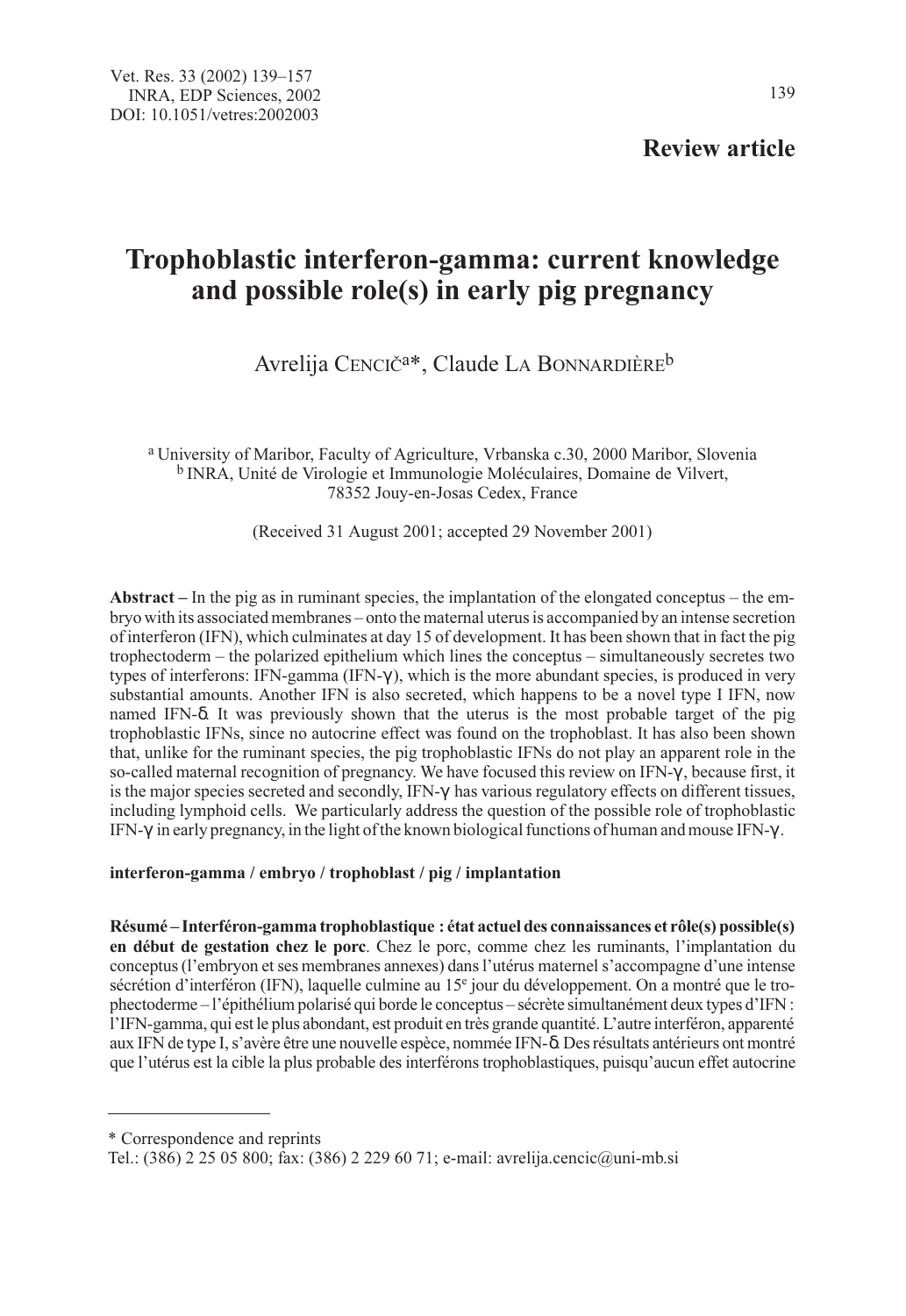n'a été mis en évidence sur le trophoblaste. On sait par ailleurs que, contrairement aux ruminants, les IFN trophoblastiques, chez le porc, ne jouent apparemment aucun rôle dans le phénomène appelé reconnaissance maternelle de la gestation. L'accent est mis dans cette revue sur l'IFN-gamma, qui constitue l'essentiel de l'IFN sécrété, et auquel on attribue de nombreux effets régulateurs sur différents tissus, y compris sur les cellules du système immunitaire. Nous posons en particulier la question du rôle possible de l'IFN-γ trophoblastique en début de gestation, à la lumière des fonctions biologiques connues de l'IFN-γ chez l'homme et la souris.

#### interféron-gamma / embryon / trophoblaste / porc / implantation

## Table of contents

|                                                                              | 140 |  |  |  |  |
|------------------------------------------------------------------------------|-----|--|--|--|--|
|                                                                              |     |  |  |  |  |
| 2.1. Morphology and functional characteristics of the elongating trophoblast | 141 |  |  |  |  |
| 2.2. Embryonic-maternal interaction during the implantation period           | 141 |  |  |  |  |
|                                                                              | 145 |  |  |  |  |
|                                                                              | 145 |  |  |  |  |
|                                                                              | 146 |  |  |  |  |
|                                                                              | 146 |  |  |  |  |
|                                                                              | 147 |  |  |  |  |
|                                                                              | 147 |  |  |  |  |
|                                                                              | 147 |  |  |  |  |
|                                                                              | 149 |  |  |  |  |
|                                                                              | 149 |  |  |  |  |
|                                                                              | 149 |  |  |  |  |
|                                                                              | 149 |  |  |  |  |
|                                                                              | 150 |  |  |  |  |
| 4.2.5. Effect on cell growth and differentiation                             | 151 |  |  |  |  |
|                                                                              |     |  |  |  |  |
|                                                                              | 152 |  |  |  |  |
|                                                                              | 152 |  |  |  |  |
|                                                                              | 152 |  |  |  |  |
|                                                                              | 152 |  |  |  |  |
|                                                                              | 153 |  |  |  |  |
|                                                                              | 154 |  |  |  |  |

# 1. INTRODUCTION

As in all mammalian species, implantation of the blastocyst onto the maternal endometrium is one of the most important events in the establishment and maintenance of pregnancy in the pig. In spite of the known facts that several factors, like hormones, growth factors and cytokines regulate maternal recognition of pregnancy, it was unexpectedly found that just before implantation, the pig trophoblast secretes large amounts of interferon gamma (IFN-γ ) and a novel interferon delta (IFN-δ) [45, 48,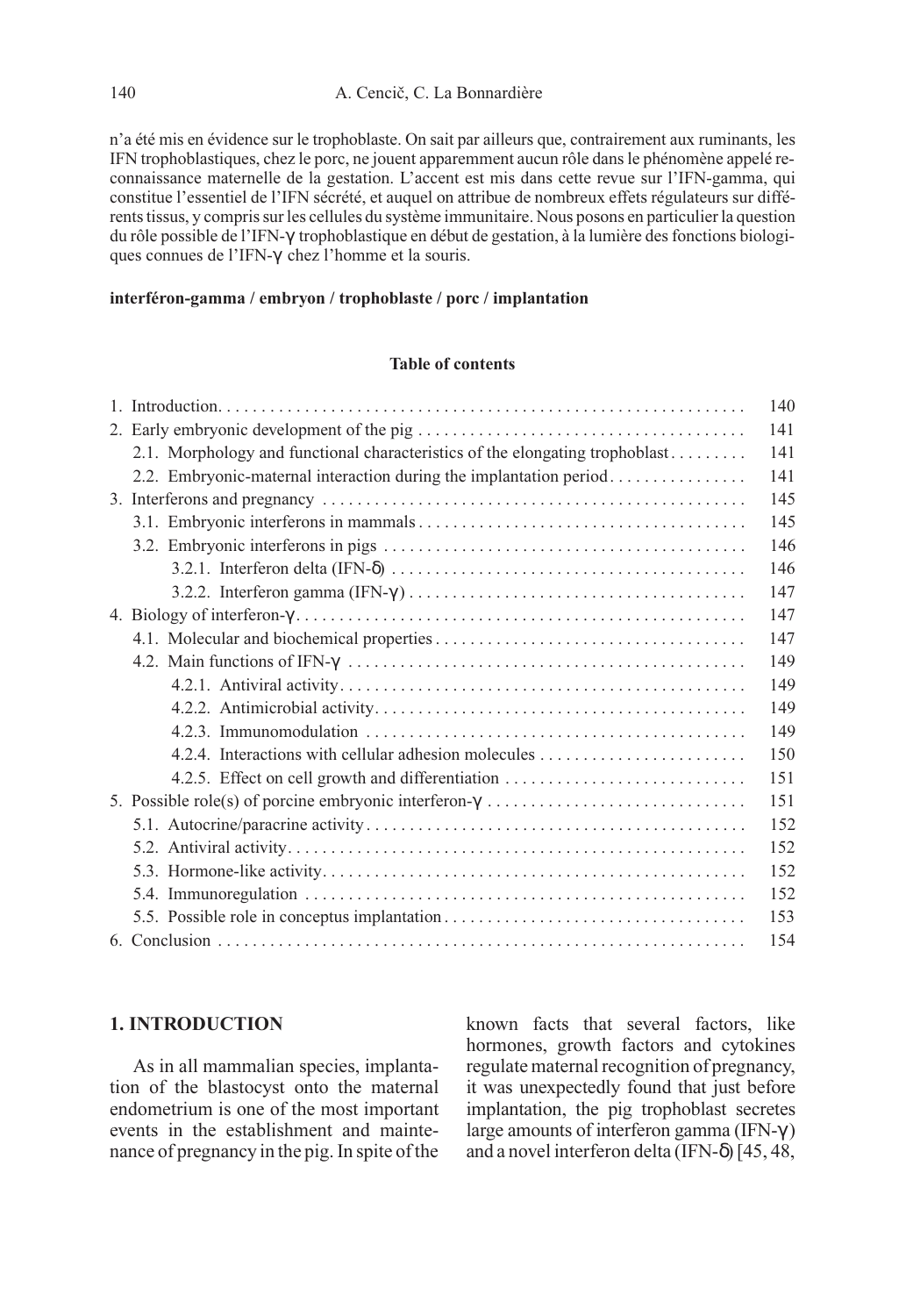49]. Production of these embryonic interferons by the trophoblast, particularly IFN-γ , is a unique case, as is its source of secretion and the fact it being developmentally induced. To date, the function of these embryonic interferons still remains unknown. This paper contributes to the insight of the present knowledge of embryonic IFNs, and their possible role in early pregnancy in pigs.

# 2. EARLY EMBRYONIC DEVELOPMENT OF THE PIG

Whereas the pig is widely used as a model for studies in several fields of human biology due to many common anatomical and physiological features, its placentation differs entirely from that of primates [5].

The epitheliochorial placenta occurring in pigs consists of an apposition and attachment of foetal membranes to the maternal endometrium, after a prolonged preimplantation period. During the apposition stage, first true cellular contacts between the trophoblast and the uterine endometrium are established, accompanied by a reduction in the apical microvilli covering the trophoblastic cells. The fixation of the blastocyst onto the endometrium is ensured by interdigitation of uterine and trophoblastic microvilli [32]. Implantation of the blastocyst ends without trophoblast invasion into the maternal tissue, although it has been found that trophoblast does secrete a plasminogen activator [58, 69].

## 2.1. Morphology and functional characteristics of the elongating trophoblast

In the period which precedes the critical step of attachment (days 9–14 of pregnancy), the blastocyst undergoes pronounced expansion. By day 10 of pregnancy, the pig conceptus evolves from a spheric  $(1-3$  mm) to an ovoid shape  $(9-10$  mm), then to a tubular (12–30 mm) and finally to a thin filamentous form (up to 100 mm in length) prior to implantation [26, 28] (Fig. 1). This extreme trophoblastic elongation occurs through massive cellular remodelling of the trophectoderm and endoderm. In this process, actin-containing microfilaments undergo extensive intracellular reorganisation and rearrange the trophectoderm plasma membrane [28, 57]. Elongation along the uterine endometrium permits trophoblast adhesion throughout the uterine lumen and continuous adhesive attachment during pregnancy. Attachment of the blastocyst is completed at day 20 of gestation [25, 57, 70]. The trophoblast consists of a layer of polarised cells with tight intercellular junctional complexes, allowing selective permeability of various uterine substances. The polarised trophoblast is capable of a variety of functions, such as the distribution of enzymes and transport systems to specific domains of the plasma membrane. In addition, the trophoblast expresses membrane receptors, synthesises and secretes steroid hormones (oestrogens) and proteins (interferons and other cytokines) that participate in the metabolic, endocrinological and possibly immunological functions required for the establishment and maintenance of pregnancy [43].

## 2.2. Embryonic-maternal interaction during the implantation period

Implantation follows a prolonged preimplantation (prereceptive) period, characterised by migration, spacing and elongation of conceptuses. Transition to the receptive state is controlled by conceptus derived oestrogens [7]. Blastocyst invasion of the endometrial stroma and decidualisation (a significant modification of uterine stroma, implying proliferation and differentiation of stromal fibroblasts and glandular atrophy) does not occur in pigs. Although the preimplantation pig trophoblast secretes the plasminogen activator, a proteolytic enzyme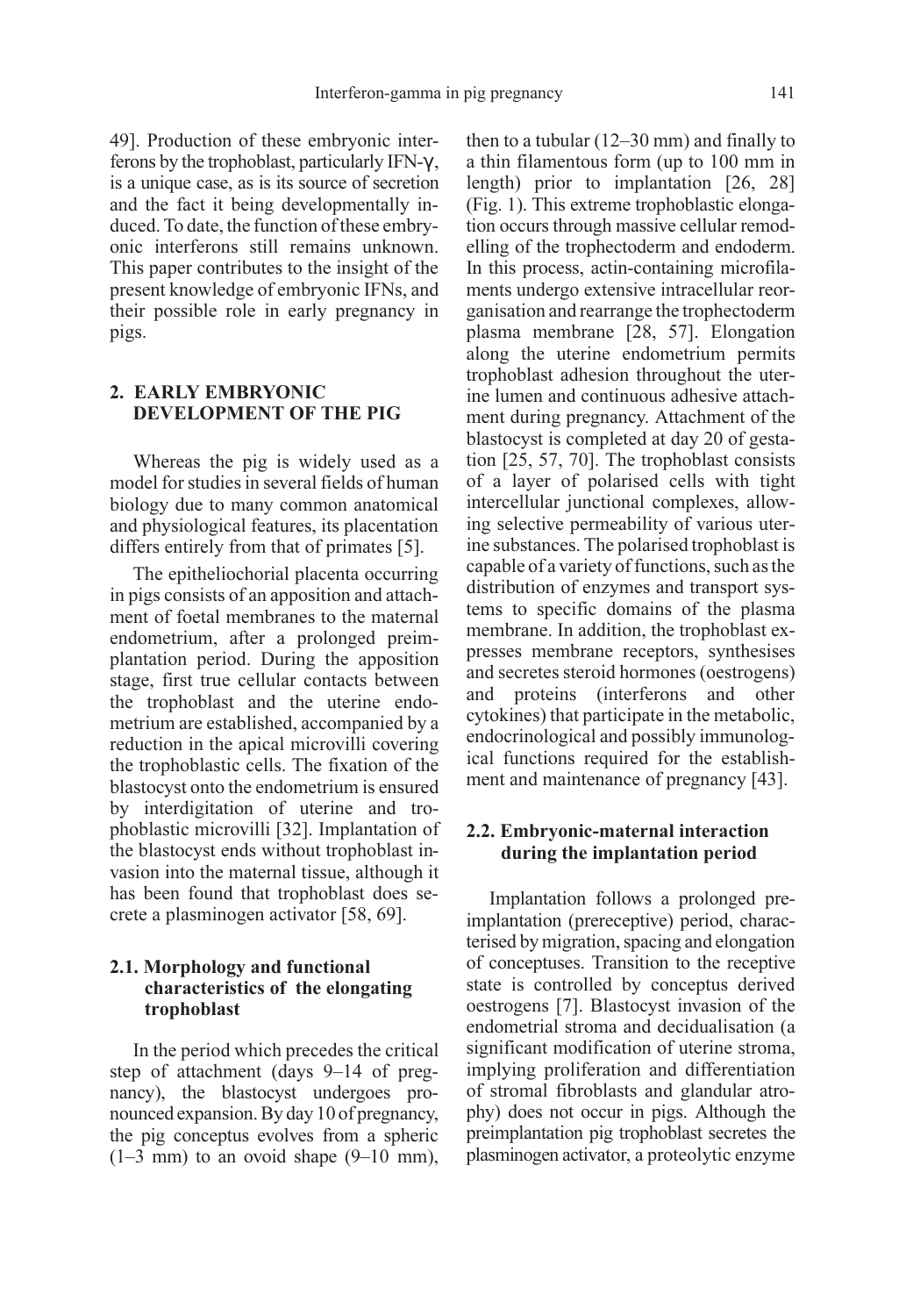

Figure 1. Morphology of early pig conceptus. By days 8–9, the blastocyst is spherical to ovoid, with a diameter of 9–10 mm (stage 1). On days 9–10, the blastocyst becomes tubular, with a size between 12 and 30 mm (stage 2). Finally, the blastocyst undergoes a profound remodelling, which results, by days  $11-12$ , in an elongated filamentous blastocyst (conceptus) with a length up to 100 mm (stage 3).

that is secreted by many invasive cell types, it is simultaneously blocked by the uterus secreted plasminogen activator inhibitor, induced by progesterone [32, 69]. The trophoblast and its supporting layer of the extra-embryonic mesoderm is simply apposed to the uterine epithelium. The implantation process is complete with the formation of the placenta, which supports foetal development up to the end of pregnancy [7] (Fig. 2).

Fusion of embryonic and maternal membranes during implantation leads to biophysical alterations, favouring the ultimate fusion of the membranes. In the receptive phase, the negatively charged apical glycocalyx of the maternal luminal epithelium diminishes, leading to its reduction in thickness at the implantation site during initial attachment. According to the model of Laloraya, the increase in the bulk lipid fluidity and an increase in polarity of the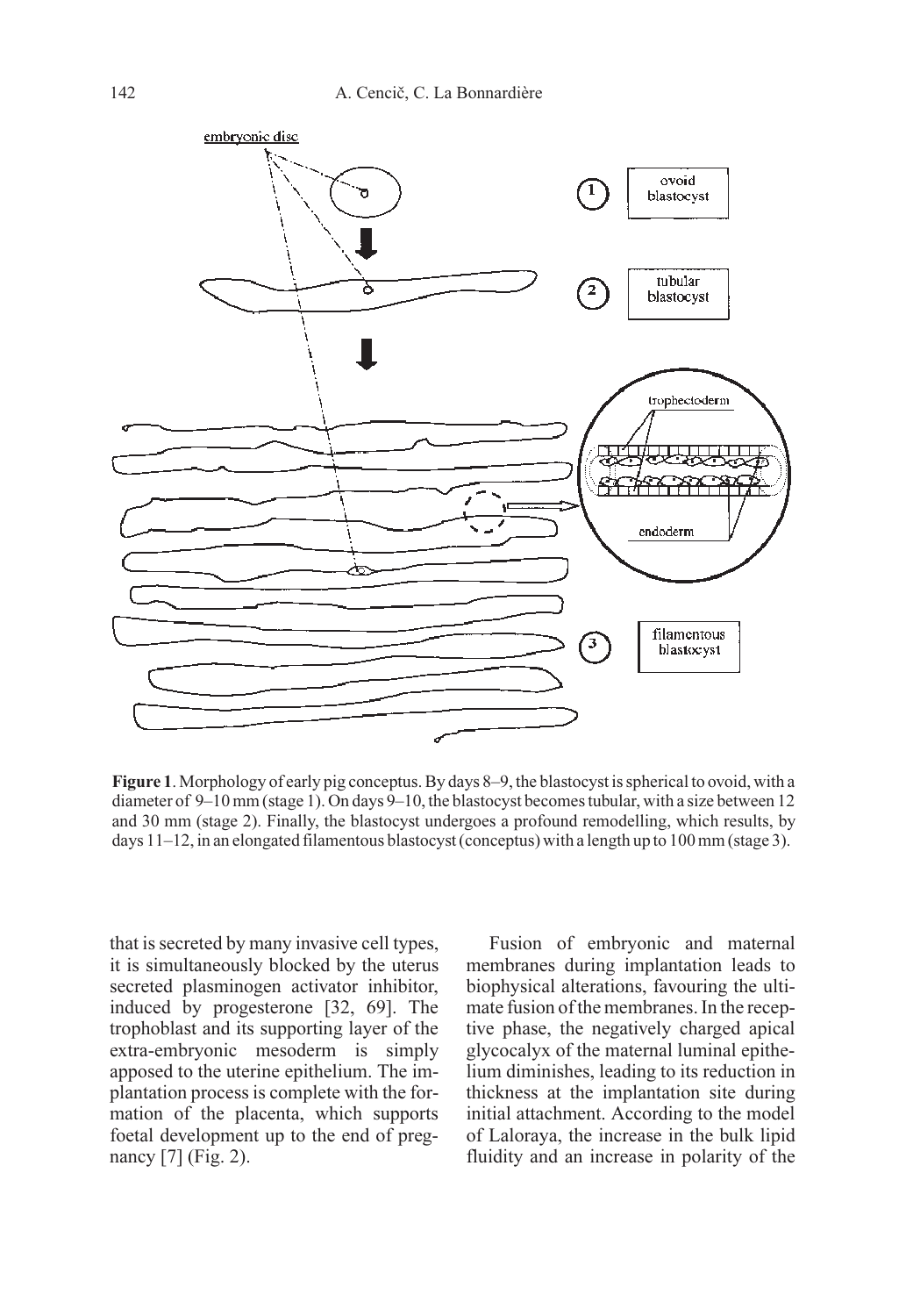

Figure 2. The pig uterine lumen: two facing epithelia. Frozen section of a pregnant Large White uterus at day 15 of pregnancy (magnif.  $200 \times$ ). In the uterine lumen (UL), the elongated trophoblast (TR) is facing the uterine luminal epithelium (LE), and at some places is apposed to it. Note in the uterine stroma (St) the presence of blood vessels (V) and glands (G). An enlarged view of the embryonic trophectoderm at the same stage is shown in the top right box (magnif.  $400 \times$ ). IFN- $\gamma$ , as revealed by specific anti-IFN-γ immunofluorescence, is synthesised towards the apex (a) of the trophectoderm.

phospholipid bilayer has been suggested to be responsible for the act of implantation [47]. Simultaneously, lectin-binding characteristics of the pig blastocyst surface change just before attachment. The progesterone-induced structural changes result in the reduction of epithelial polarity, loss of apical microvilli, alteration of tight junction organisation and close apposition of the conceptus and apical uterine epithelium [16]. Adhesion events that occur during implantation involve different adhesion molecules among which integrins are dominant species. Integrins belong to a family of glycoconjugates which are expressed on the uterine luminal epithelium and are directly involved in the process of implantation. Integrin subunits  $α4$ ,  $α5$ ,  $αv$ ,  $β1$  and  $β2$ are expressed on the trophoblast and uterine

epithelium that are in contact at the implantation site. Fibronectin and vitronectin – constituents of the extracellular matrix, are also present on the pig conceptus, whereas vitronectin is present on the uterine epithelium at the implantation phase [25].

The conditions that control the developmental expression of adhesion receptors and ligands in the uterus are regulated precisely through the action of ovarian steroids, growth factors and cytokines. Potential cytokines that could initiate the implantation cascade include the following: the transforming growth factor β1 (TGF-β1), granulocyte-macrophage colonystimulating factor (GM-CSF), interleukin 1β (IL-1β) and interferon  $\gamma$  (IFN- $\gamma$ ) [7]. The uterine endometrium secretes another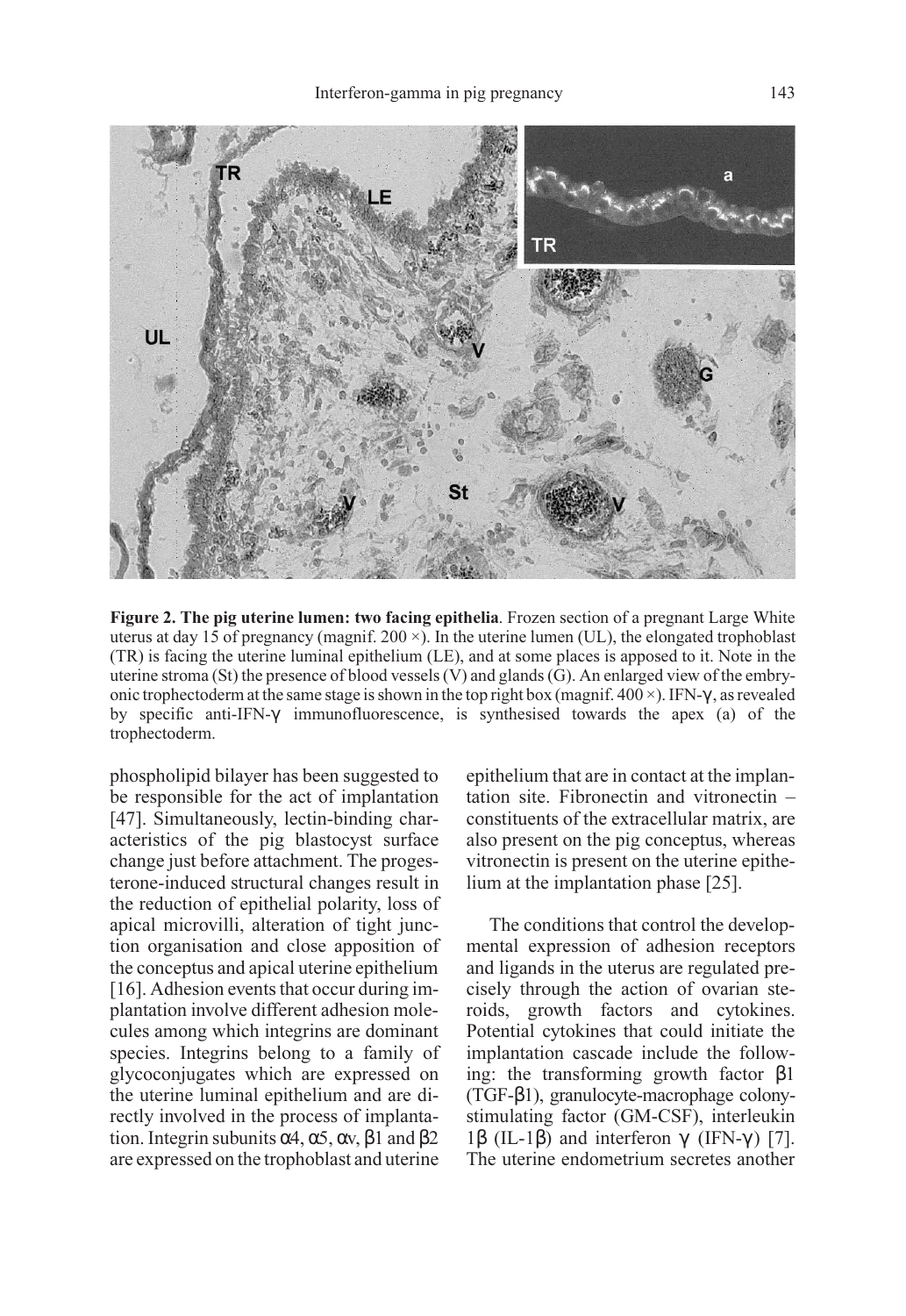| <b>Type</b> | <b>IFN</b><br>species                 | Gene<br>structure<br>(chromos.)                                          | Major<br>inducers source                   | Cellular                   | <b>Structure</b>                                                                                                    | Receptor<br>type |                                                                          | Physico-chemical characteristics |                                               |                                            |                   |
|-------------|---------------------------------------|--------------------------------------------------------------------------|--------------------------------------------|----------------------------|---------------------------------------------------------------------------------------------------------------------|------------------|--------------------------------------------------------------------------|----------------------------------|-----------------------------------------------|--------------------------------------------|-------------------|
|             |                                       |                                                                          |                                            |                            |                                                                                                                     |                  | $M_{r}$ -<br>(monomers)                                                  | $pH_2$<br>stability              | Thermo-<br>stability                          | N-linked<br>glycosylation (theoret)        | pI                |
| type I      | alpha $(\alpha)$                      | multigene<br>family of at<br>least 12 loci<br>$(Chr 1 - short)$<br>arm)  | viruses.<br>infected<br>cells.<br>bacteria | leucocytes,<br>macrophages | IFN- $\alpha$ 1:<br>166 aa<br>IFN- $\alpha$ 2:<br>158 aa<br>a single<br>polypeptide                                 | $\mathbf{I}$     | a single,<br>non<br>glycosylated<br>polypeptide<br>$25\,200 -$<br>28 700 | $^{+}$                           | $^{+}$                                        |                                            | 7.21              |
|             | beta $(\beta)$                        | a single<br>intronless<br>gene<br>$\text{[Chr 11]}$                      | viruses.<br>dsRNA                          | fibroblasts                | 165 aa<br>glycosylated<br>dimer                                                                                     | I                | data<br>not found                                                        | $\! + \!\!\!\!$                  |                                               | $^{+}$                                     |                   |
|             | $omega(\omega)$                       | multigene<br>family of 6 or<br>$7$ loci                                  | viruses.<br>others?                        | leukocytes,<br>others?     | IFN- $\omega$ 3:<br>167 aa,<br>IFN- $\omega$ 4:<br>156 aa,<br>IFN- $\omega$ 5:<br>167 aa<br>a single<br>polypeptide | I                | data<br>not found                                                        | data<br>not found                | data<br>not found                             | data<br>not found                          | data<br>not found |
|             | $tau(\tau)$<br>(ruminants)            | Chr 2 sheep,<br>Chr 8 cattle                                             | embry-<br>onic<br>(develop.<br>induced)    | trophoblast                | 172 aa                                                                                                              | $\mathbf{I}$     |                                                                          |                                  |                                               |                                            | data<br>not found |
|             | delta $(\delta)$                      | a single<br>intronless gene                                              | embry-<br>onic<br>(develop.<br>induced)    | trophoblast                | 149 aa<br>a single<br>polypeptide                                                                                   | I                | 1 glycoform<br>19 000                                                    | $\! + \!\!\!\!$                  | $-\sqrt{+(SDS)}$<br>thermosta-<br>bilization) | one-Asn 79                                 | 9.9               |
| type II     | gamma $(y)$<br>"adult"                | a single gene<br>with 3 introns<br>(Chr 5, with<br>micro-<br>satellites) | mitogens NK cells                          | antigens, T lymphocytes,   | 143 aa<br>noncovalent<br>homodimer                                                                                  | $\rm{II}$        | 1 glycoform<br>$28000 -$<br>30 000                                       |                                  |                                               | two-<br>Asn 24/<br>Asn 83                  | 9.87              |
|             | gamma $(\gamma)$<br>"embryonic" IFN-γ | as leucocytic                                                            | Embry-<br>onic<br>develop.<br>induced      | trophoblast                | $\overline{\mathcal{L}}$                                                                                            | $\rm II$         | 4 glycoforms<br>$18500 -$<br>25 000                                      | $-$ /+                           | $\overline{?}$                                | probably as<br>leucocytic<br>IFN- $\gamma$ | $\overline{?}$    |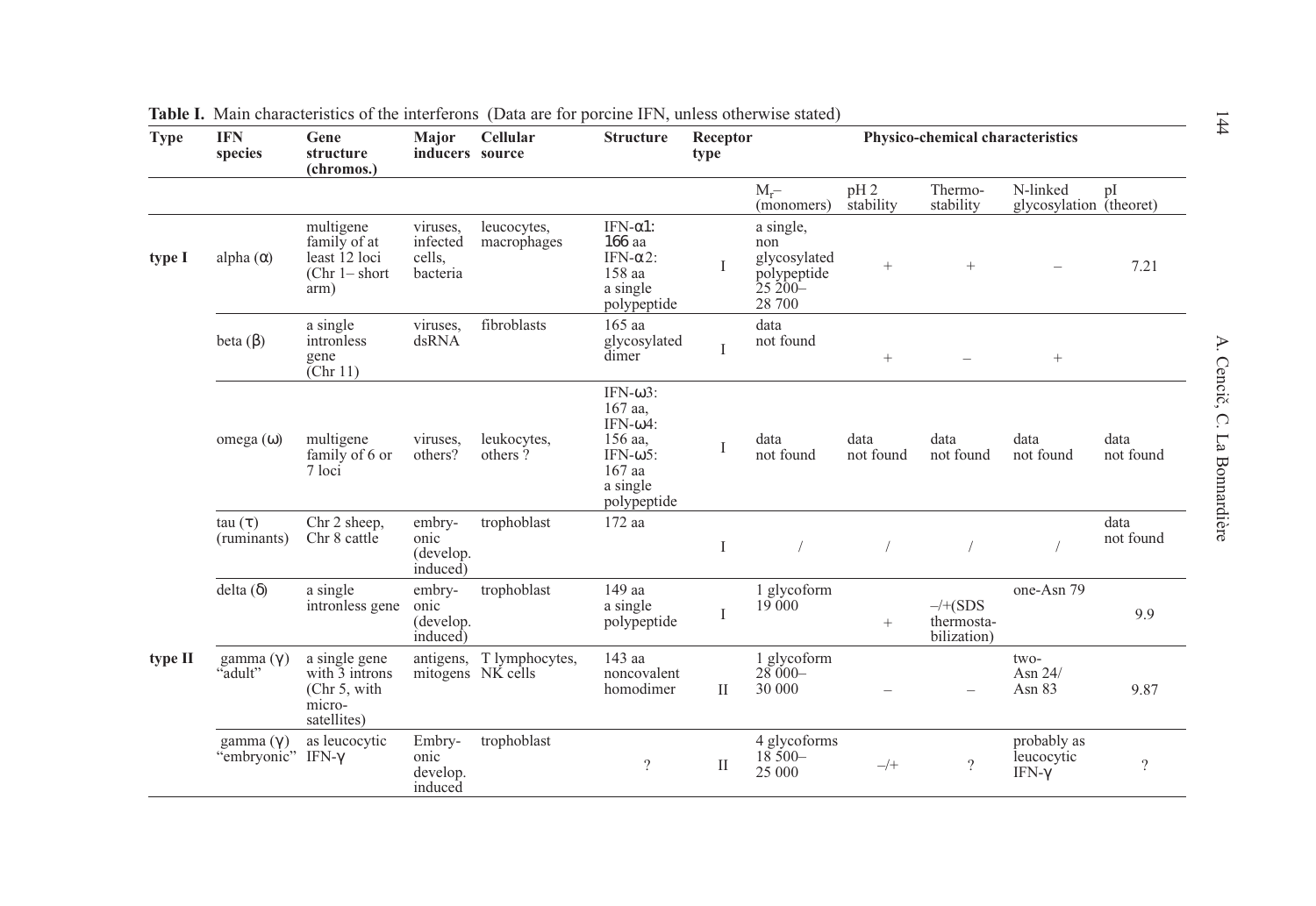pleiotropic cytokine: a leukaemia inhibitory factor (LIF) just before the onset of implantation. It has been clearly shown in mice that maternal LIF expression is essential for blastocyst implantation [68].

The group of F.W. Bazer demonstrated that initial attachment of the conceptus to the uterine epithelium is accompanied by the downregulation of the anti-adhesive mucin, Muc-1, which may inhibit the interaction of the embryo with adhesion molecules on the interface of the blastocyst and uterine epithelium in the preimplantation phase [6]. Transduction of signals from the triggering molecules involves calcium fluxes, protein phosphorylation and/or cytoskeletal alterations [25]. In the Geisert model, the final adhesion event is mediated by the high affinity integrin-ligand interactions of fibronectin and vitronectin family of receptors [7, 25].

# 3. INTERFERONS AND PREGNANCY

Interferons (IFNs), discovered in 1957 by Isaacs and Lindenmann, represent a group of proteins with molecular weights up to 100 000 and were initially related by their ability to protect cells from viral infections.

Today, IFNs are defined as proteins synthesised by vertebrate cells after exposure to a variety of stimuli and able to exert a broad spectrum of biological activities [39]. Their action is mainly local (autocrine or paracrine). If they are secreted into the blood, they can act at a distance.

Based on the antigenic, structural, biochemical and biological criteria, IFNs have been divided into two main types. Type I IFNs  $(α, β, τ, δ, ω)$ , include sequence-related, intronless IFN gene families. The IFN proteins bind to the same "Type I" IFN receptor on susceptible cells. Type II IFNs include a unique member – IFN- $\gamma$ , that has a multipotential role in the immune response [39]. The main properties of IFNs are summarised in Table I.

#### 3.1. Embryonic interferons in mammals

In the last decade, it has been found that in several mammalian species IFNs are secreted by the embryonic trophoblast in early pregnancy.

Interferon tau  $(IFN-\tau)$ , previously known as the ovine trophoblast protein (oTP-1 or trophoblastin) was the first example of an "embryonic" IFN, found in ruminant species. It was temporarily and tissue-specifically secreted in substantial amounts by the elongating sheep conceptus. IFN-τ shares 70% sequence similarity with bovine and human IFN-ω.. Although developmentally induced, the IFN-τ molecule is considered to be an IFN, by its antiviral activity, its ability to bind to type I IFN receptors and induction of 2'-5'-oligoadenylate synthetase [67]. In spite of its IFN nature, the role of IFN- $\tau$  is not primarily antiviral. It is physiologically secreted by the early trophoblast and not found in any other physiological or pathological processes. It can be pointed out that its main role is a hormone like activity in early maternal recognition of pregnancy. Several authors [4, 40, 66] confirmed that indeed, IFN- $\tau$  inhibits secretion of luteolytic prostanglandins and allows a sustained progesterone supply by the corpus luteum, and therefore, maintenance of pregnancy in ruminants.

Because of its function, IFN-τ is analogous to the chorionic gonadotrophin (hCG) in early pregnancy in humans [65]. Similar molecules belonging to the IFN-τ multigenic family have also been found in cattle and other ruminant species.

In pigs, two IFN species, clearly different from IFN-τ , were found to be developmentally induced and secreted by implanting embryos [45, 49]. A weak secretion of IFN-γ was detected in in vitro developing human embryos, just before implantation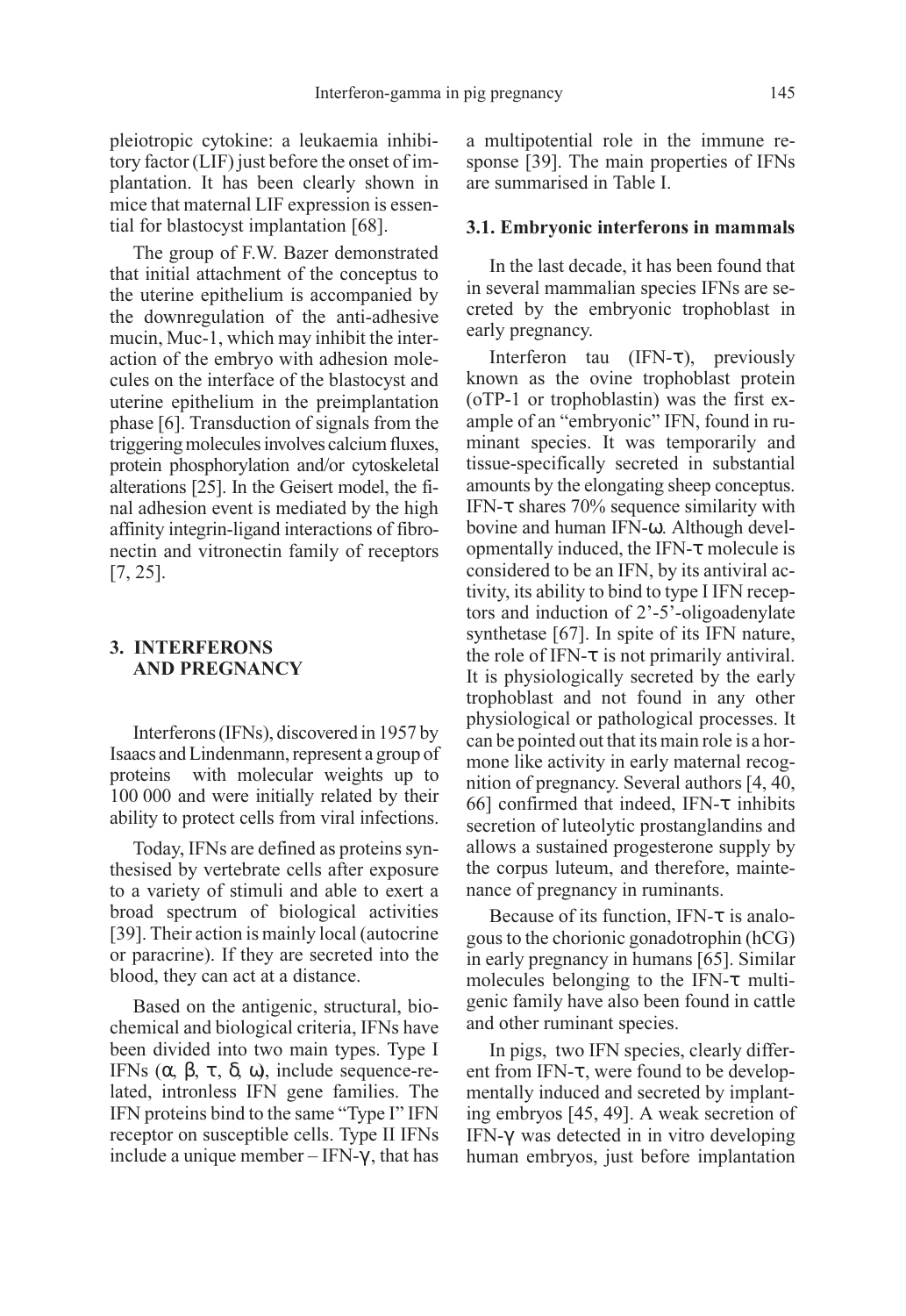[61]. Other evidence that IFN- $\gamma$  is secreted by the human villous syncytiotrophoblast and extravillous trophoblast in decidua during the first trimester of pregnancy was found, followed by a significant decline in secretion up to term pregnancy, where only a weak signal of IFN-γ was detected in extravillous trophoblast in the decidua [63]. In mice, no IFNs or IFN-like activity was detected during early pregnancy [44].

The occurrence of embryonic IFNs therefore is not common to all mammalian species.

#### 3.2. Embryonic IFNs in pigs

In the pig, which is related to ruminants in terms of conceptus development and type of implantation, enormous antiviral activity has been found at the time of blastocyst implantation [10]. Further analysis has revealed that two species are present in the uterine flushings and in the supernatants of conceptus-conditioned media between days 12–20 of gestation. The predominant species was found to be an IFN-γ [45, 49]. The other species was shown to be a novel type I interferon, IFN-δ, previously known as sp-1 [48].

#### $3.2.1.$  Interferon delta (IFN- $\delta$ )

At the time of implantation, type I IFN has also been found to be secreted by the pig conceptus, on the basis of its seroneutralisation by an antiserum to human leucocytic IFN [45]. Physico-chemical analysis of recombinant IFN-δ, expressed in insect cells, has confirmed a close relation of IFN-δ with other type I IFNs [60]. By analogy with ruminants, it was expected that this type I IFN could be IFN- $\omega$ -like, but the results were negative. Cloning and sequencing of this unique IFN, co-expressed with IFN-γ , revealed a novel type I gene, distinctly related to the known type I IFNs (27–42% homology). Like other type I IFN genes, this IFN gene is intronless [48]. The synthesis of IFN- $\delta$  is governed by one mRNA at

about 1.3 kb [48]. The amino acid sequence of the IFN-δ molecule predicted a 170 amino acid long pre-protein and a putative signal peptide of 21 amino acid residues. The mature protein with 149 amino acid residues represents the shortest type I IFN known and was provisionally defined as the short-porcine IFN I (sp-1) [48]. More recently, the sp-1 IFN was accepted as a new member of the type I IFN family and named interferon delta (IFN-δ). IFN-δ is coexpressed with IFN-γ by the pig trophectoderm during the preimplantation period in much lower amounts than IFN- $γ$ . Like IFN-γ, IFN- $\delta$  is secreted from the apical side of the trophoblast monolayer. Unlike IFN-γ, IFN-δ secretion is evenly distributed throughout the cytoplasm, suggesting a different secretory pathway [51]. As well as IFN-τ , IFN-δ can be considered as a true trophoblastic interferon [51].

The characterisation of the IFN-δ molecule revealed that the active molecule is a single N-glycosylated monomer with an apparent  $M_r$  of 19 000. Treatment with N-glycosidase F produces a single polypeptide with an  $M_r$  of 17 000 [60]. Glycosylation most probably occurs at Asn-79 [60]. Physico-chemical analysis confirmed a close relationship with other type I IFN. IFN-δ is stable at a pH 2, thermolabile, able to renature after complete denaturation (1% 2-mercaptoethanol, 1% SDS and 5 M urea). It is sensitive to reduction, showing that disulfide bonds are essential for bioactivity. Its specific activity is above 108 U/mg, that is in the range of other type I IFN [60]. Surprisingly, unlike the other type I IFN, IFN- $\delta$  has a very basic pI (above 9), like type II IFN [51].

Binding experiments have shown that IFN-δ shares at least the major binding subunit of the type I IFN receptor on porcine cells [59]. IFN- $\delta$  is devoid of activity in human cells, which may be related to the absence of IFN- $\delta$  gene homology in humans (in the frame of the ligand-receptor co-evolution hypothesis) [51]. IFN-δ exhibits a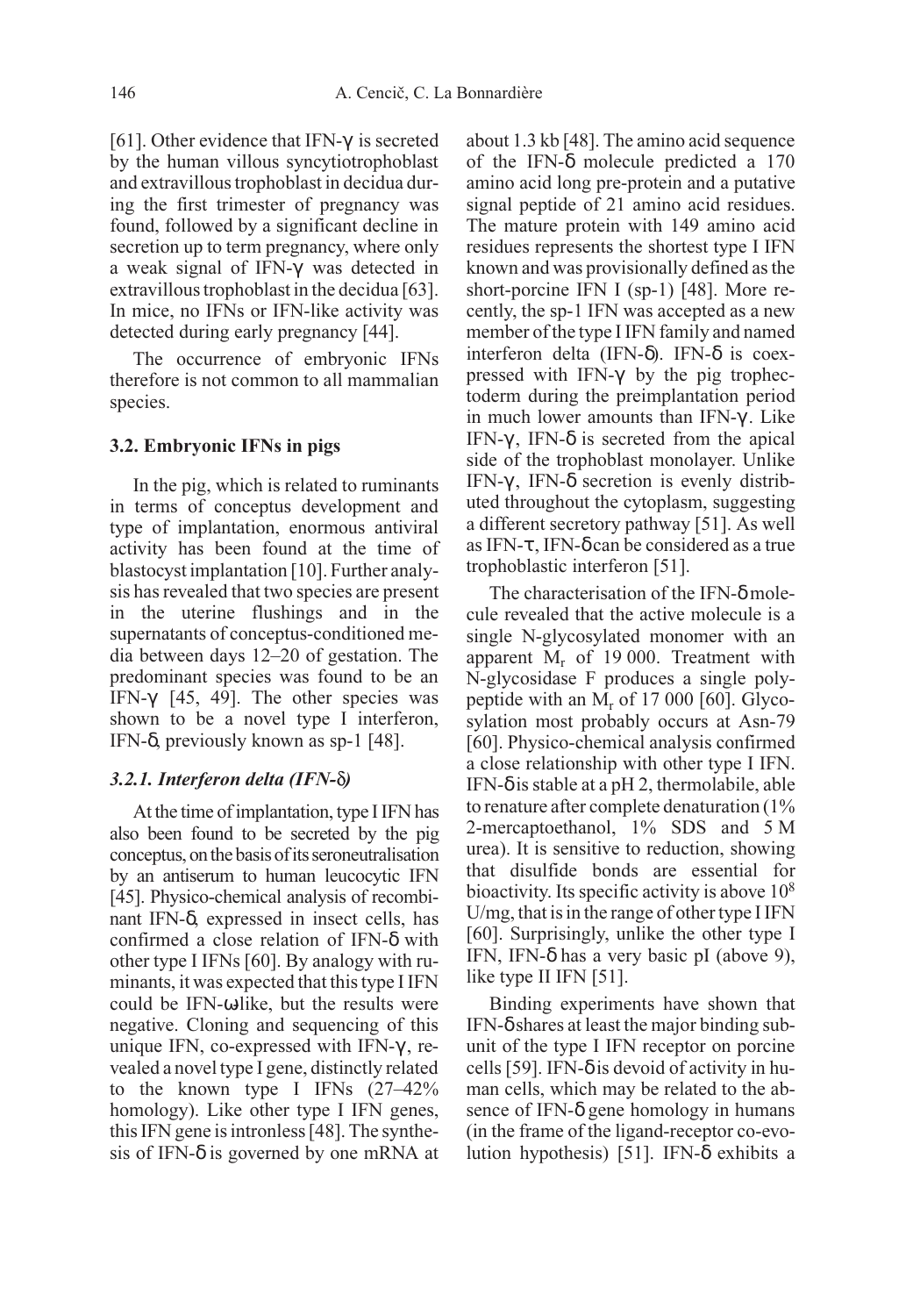synergistic antiproliferative activity with IFN-γ on ST-cells, but not with other type I IFNs. This synergy might be another mean of amplification of bioactivity [51].

## 3.2.2. Interferon gamma (IFN- $\gamma$ )

IFN-γ is secreted by the pig embryo between days 12 and 20 of gestation in large amounts (up to 250 µg per uterine horn), with the peak of synthesis at days 15 and 16. Strong IFN-γ production by the pig preimplantation trophoblast appears to be a unique feature of this species [43].

Indirect immunofluorescence has revealed that IFN-γ secretion is localised in the extraembryonic trophectoderm, the external monolayer of the trophoblast. The other constituents of the extra-embryonic membrane and the embryo itself, were negative in immunostaining, confirming that IFN-γ is indeed secreted only by the trophectoderm [49]. The specific fluorescence was localised within the apical perinuclear cytoplasm of the trophoectoderm cells, in what seems to be a Golgi network. Trophoblast secretes IFN-γ on its apical pole towards the uterine epithelium [43, 51]. The mechanism by which expression of embryonic IFN-γ is regulated, still remains unknown.

Northern blot analysis of mRNAs has established that IFN-γ is actually synthesised by the conceptus. Hybridisation with a human IFN-γ cDNA probe has revealed two distinct mRNA species of about 1.3 and 1.4 kb [49]. Both mRNAs are transcribed from the same unique gene for IFN- $\gamma$  [50] and translate into a single polypeptide. Unlike in lymphocytes, where only the longer 1.4 kb mRNA is found, the two trophoblastic mRNAs result from the presence, in the promoter sequence of the IFN-γ gene, of two TATA boxes, which provide two initiation sites for transcription. It is possible that this tissue specific transcription mechanism represents a mean of amplification of IFN-γ synthesis and secretion (Lefèvre, unpublished results). The conceptus secreted IFN-γ protein is antigenically identical to its leucocytic counterpart, as proven by immunological assays with several antibodies raised against recombinant porcine IFN-γ (rIFN-γ ) [43, 49].

# 4. BIOLOGY OF INTERFERON-GAMMA

# 4.1. Molecular and biochemical properties

The first IFN-γ gene was cloned and expressed in 1981 from activated human peripheral blood lymphocytes [30]. The porcine IFN-γ gene was isolated and its structure and nucleotide sequence determined from a genomic library some years later [19]. The IFN-γ molecule has little structural homology with type I IFNs. Unlike for type I IFNs, there is evidence for only one IFN-γ gene in all mammalian species analysed. Activation of a porcine IFN-γ gene leads to the synthesis of a single, 143 amino acid long mature polypeptide with a predicted  $M_r$  of 16 787. The amino-terminus of the mature polypeptide was predicted to end with glutamine in natural porcine IFN-γ , but as for natural human IFN-γ it is probably modified to pyroglutamate [41].

By analogy with human and mouse IFN-γ , porcine IFN-γ is probably a dimer with a predicted molecular mass of 34 000 for recombinant non glycosylated IFN-γ [1, 76]. Two polypeptides self-associate to form a homodimer, which seems to be the most active form in physiological conditions. Since the mature IFN-γ polypeptide is devoid of cysteine residues, there is no disulphide bonds present, thus in the dimer, monomers are held together exclusively by non-covalent forces. The secondary protein structure is primarily  $\alpha$  helical, with six helices (A-F) in each subunit that comprise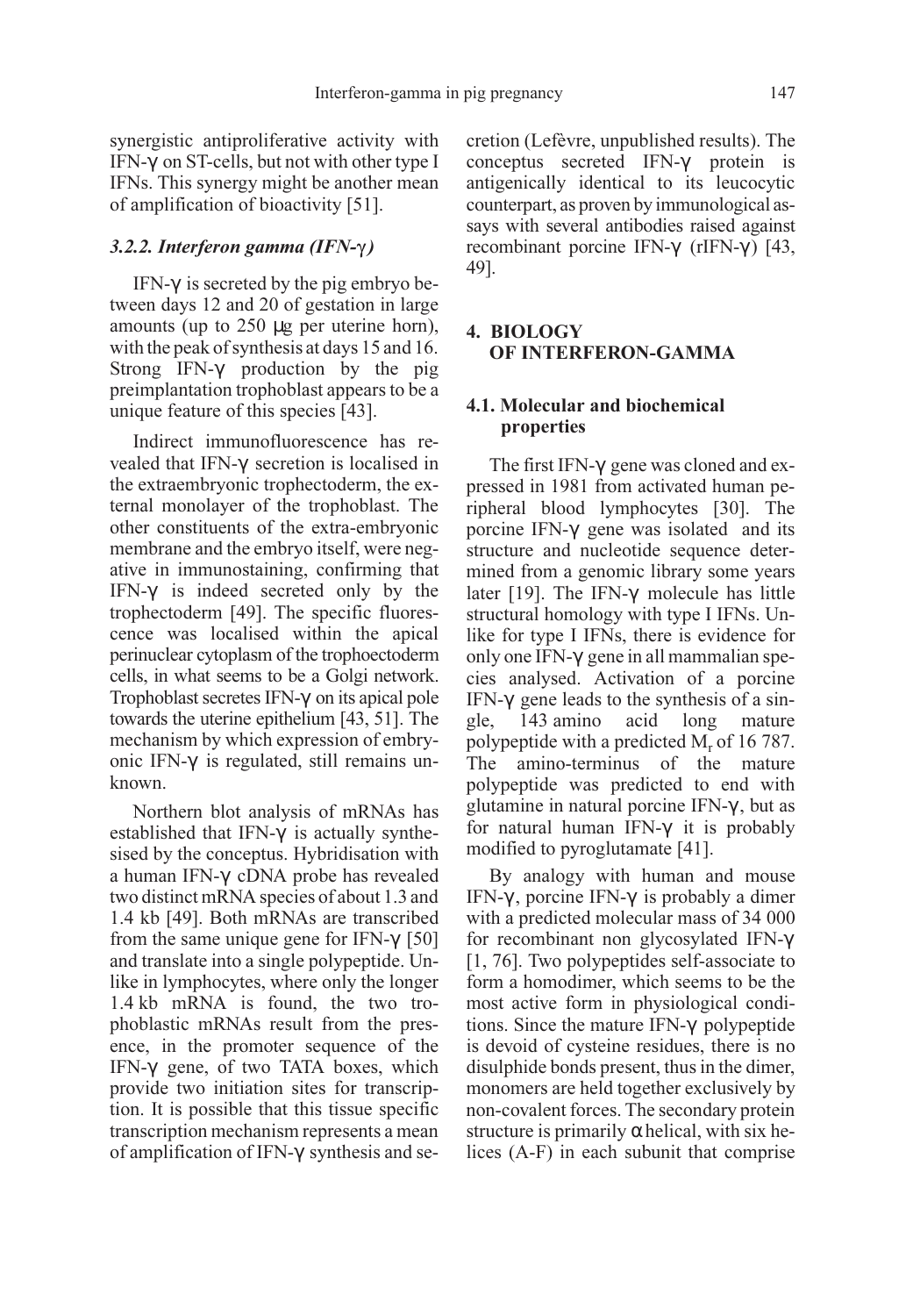approximately 62% of the structure. There is no  $β$  sheet [22].

In all mammalian species, IFN-γ is secreted mainly as a glycoprotein. There are two potential sites of N-glycosylation (Asn-X-Thr/Asn-X-Ser) in each of the monomeric units that may be variably occupied by N-linked glycans. The glycans of the natural human IFN-γ molecule have been demonstrated to consist of complex sialylated bi-antennary structures with some heterogeneity in the content of sialic acid and fucose [36, 77].

Natural leucocytic porcine IFN-γ  $(LePolFN-\gamma)$  consists of 4 heterogeneous glycoforms with apparent molecular weights between 17 500 and 24 800 (Fig. 3). This macro-heterogeneity arises as a consequence of attachment of various N-glycans to the N-glycosylation site of the IFN-γ molecule rather than polypeptide truncation, since only two polypeptide chains (Mw: 16 000 and 14 000) were present after deglycosylation [9]. Conceptus secreted trophoblastic IFN-γ shows less variability in the sugar moiety but severe truncations in the protein structure. Only two glycoforms were visible (Mw: 22 500 and 18 000) that, after treatment with N-glycosydase F resolved into one main truncated polypeptide chain that may correspond to the truncation of about 20 amino acids (Fig. 3). In the uterine flushings, an even more proteolytically cleaved form of trIFN-γ (Mw: 12 500) was found, suggesting that only the truncated trIFN-γ molecule is accessible to the maternal endometrium [8]. Unlike for human IFN-γ , no non-glycosylated form has been found in leucocytic or trophoblastic PoIFN-γ , indicating a possible species specific posttranslational processing of the IFN-γ molecule. These results clearly show that in the pig, trophoblastic IFN-γ differs from its



Figure 3. Schematic resolution of trIFN- $\gamma$  in SDS-PAGE, before and after deglycosylation, by comparison with LeIFN- $\gamma$ . trIFN- $\gamma$  was produced in the supernatant of cultured conceptuses. Leucocytic IFN-γ (LeIFN-γ ) was obtained in the supernatant of pig blood leukocytes treated with Phytohemagglutinin and incubated for 48 h. Both IFNs were produced in the presence of <sup>35</sup>S-Methionine, then immunoprecipitated with a rabbit antiserum to porcine IFN- $\gamma$ . Pellets were treated or mock-treated overnight with N-glycosydase F. Resulting precipitates were electrophoresed on a 12.5% acrylamide gel.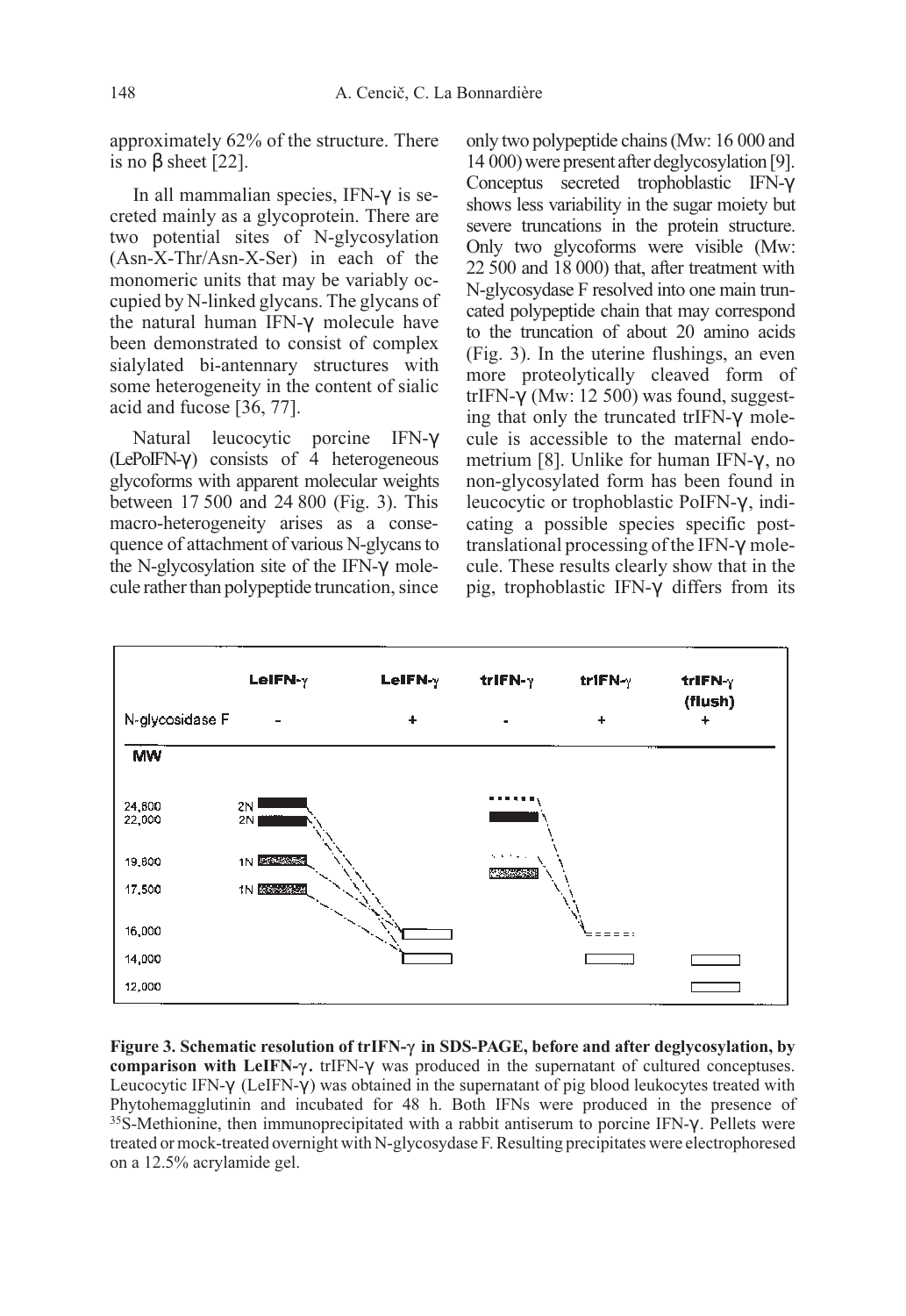leucocytic counterpart in glycosylation and C-terminal post-translational processing [8, 9]. These differences may well arise due to unusual cell sources of trIFN-γ secretion, as it has been shown for recombinant glycosylated human IFN-γ , indicating that posttranslational processes are strongly dependent on the eukaryotic cell type used as expression systems [41].

Leucocytic PoIFN-γ , like HuIFN-γ , is a very basic protein. Its calculated pI is 9.87 due to its high content in basic amino acid residues (Lys, Arg), including a C-proximal cluster RKRKR. An experimental pI of small portions of LePoIFN-γ molecules appears to be approximately one pH unit lower (8.4–8.8) [8, 42]. By analogy with HuIFN-γ , a shift from the theoretical value is due to a different content of terminal sialic acid that shifts pI to lower pH values [21].

Surprisingly, the pI of trIFN-γ could not be experimentally determined. It seems that a charge of the protein molecule is masked by carbohydrates. It could be that this property is relevant to a particular bioavailability and/or function in the uterine sphere.

#### 4.2. Main functions of IFN- $\gamma$

IFN-γ stimulates the induction of a variety of genes that function in the immune response and have several other functions. The major biological functions of IFN-γ are summarised in Table II.

#### 4.2.1. Antiviral activity

IFN-γ shares a general property of all IFNs, to induce transient resistance to a broad range of pathogens. Although its role as an antiviral agent was initially considered as minor in comparison with type I IFNs, studies on knock-out mice have shown its importance in antiviral host defence [38]. IFN-γ efficiency of virus replication inhibition depends on the virus type (reovirus and vaccinia virus displayed a higher sensitivity to IFN-γ than vesicular stomatitis virus or encephalomyocarditis virus) [29]. It has been accepted that IFN-γ potentiates IFN-α/β activity as a first line of defence, secondarily amplified by the antiviral activities of IFN-γ [3, 37, 39].

## 4.2.2. Antimicrobial activity

Studies on mice with disrupted IFN-γ genes revealed the importance of IFN-γ in host defence against other intracellular pathogens like Listeria monocytogenes, Mycobacterium sp., Legionella pneumophila and others [15, 18, 38]. Mice deficient in IFN-γ or IFN-γ receptors have impaired production of macrophage antimicrobial products (like NO) and reduced expression of MHC II antigens. Concerning an anti-infectious activity, this antibacterial effect might well be one of the main specific activities of IFN-γ .

#### 4.2.3. Immunomodulation

One of the major physiologic roles of IFN-γ is its ability to regulate MHC class I and class II protein expression on a variety of immunologically important cell types (macrophages, monocytes, endothelial and epithelial cells). Whereas IFN- $\alpha$  and IFN- $\beta$ can also up-regulate MHC class I antigens, they are not inducers of MHC class II proteins. At the functional level, IFN-γ dependent up-regulation of MHC gene expression is an important step in promoting antigen presentation during the inductive phase of the immune response [17, 24, 78]. IFN-γ also increases expression of high affinity Fc (FcyRI) receptors on monocytes and macrophages, and thereby enhances the capacity of these cells to participate in antibody dependent cellular cytotoxicity reactions. The effect of IFN-γ is often synergistically enhanced by tumour necrosis factors (TNF) [24].

Although monocyte/macrophages are a prime cellular target for IFN-γ under physiological conditions, IFN-γ exerts its effects on other cells of the immune system.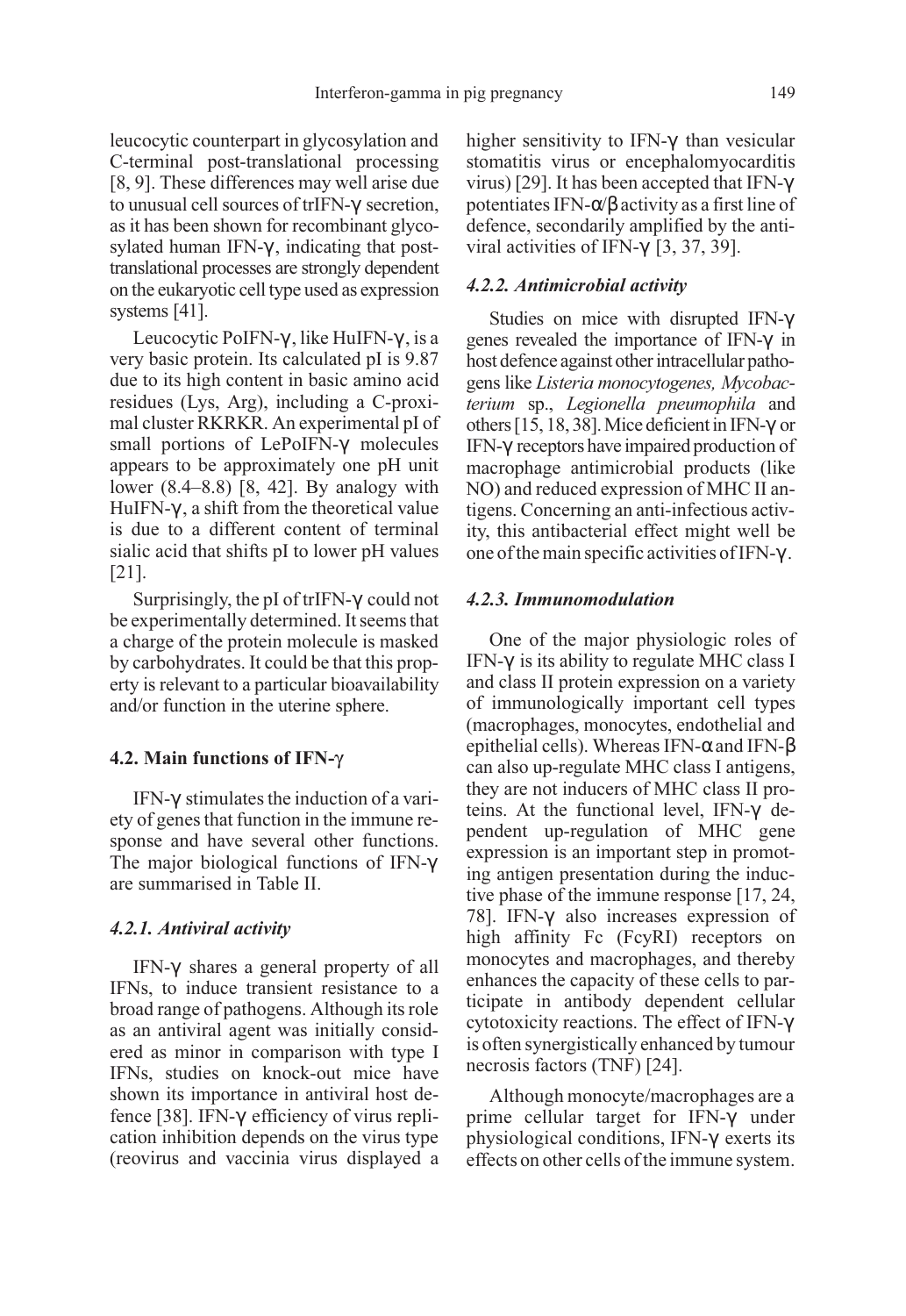| <b>Function</b>                                                          | <b>Effect</b>                                                                                                                                                                              | <b>Mechanism of action</b>                                                                                                                                                                                                                                                                                                                                                                                                                                       | <b>Cells</b>                                                                         | <b>References</b>                              |
|--------------------------------------------------------------------------|--------------------------------------------------------------------------------------------------------------------------------------------------------------------------------------------|------------------------------------------------------------------------------------------------------------------------------------------------------------------------------------------------------------------------------------------------------------------------------------------------------------------------------------------------------------------------------------------------------------------------------------------------------------------|--------------------------------------------------------------------------------------|------------------------------------------------|
| <b>ANTIVIRAL</b>                                                         | Inhibition of virus<br>replication.                                                                                                                                                        | Induction of<br>$(23-5)$ -oligoadenylate<br>synthethase,<br>protein kinase,<br>Mx1 protein.                                                                                                                                                                                                                                                                                                                                                                      | Most cells                                                                           | [3]<br>[37]<br>$[39]$                          |
| ANTIMICROBIAL<br>(antibacterial,<br>antifungal,<br>antiparasitic)        | Killing of microbes by<br>macrophage toxic pro-<br>duction (NO, $H_2O_2$ ,<br>2,3-dioxygenase, etc.).<br>Inhibition of cellular<br>invasion and intracellular<br>replication of microbes). | Enhancement of inducible<br>NO oxidase that promotes<br>pathogen iron loss,<br>augmentation of oxidative<br>burst and enhancing the<br>expression of cytochrome<br>b558.<br>activation of gene<br>expression by induction of<br>transcription factor NF-KB,<br>leading to the translation of<br>immunoregulatory proteins,<br>induction of indoleamine<br>2,3-dioxygenase that<br>breaks down L-tryptophane<br>and decreases intracefullar<br>ion concentration. | Most cells                                                                           | $\lceil 3 \rceil$<br>$\overline{18}$<br>$[78]$ |
| <b>SPECIFIC</b><br><b>IMMUNITY</b>                                       | Activation of host defence                                                                                                                                                                 | Induction of MHC class II<br>antigens,<br>Up-regulation of MHC<br>class I antigens,<br>Up-regulation of Fc<br>receptors,<br>Induction of Ig switch.                                                                                                                                                                                                                                                                                                              | Many tissues,<br>Most cells,<br>Macrophages,<br>Lymphocytes,<br><b>B</b> lymphocytes | [17]<br>$[24]$<br>[78]                         |
| <b>NONSPECIFIC</b><br><b>IMMUNITY</b>                                    | Activation of host defence                                                                                                                                                                 | Up-regulation of IL-1, CSF, Macrophages,<br>Down-regulation of IL-4,<br>Up-regulation of TNF,<br>Down-regulation of<br>complement C3b receptor.                                                                                                                                                                                                                                                                                                                  | T lymphocytes,<br>Macrophages,<br>Macrophages                                        | [17]<br>[78]                                   |
| <b>ADHESION/MATRIX</b>                                                   | Augmentation of cell<br>adherence                                                                                                                                                          | Up-regulation of ICAM-1,<br>Down regulation of<br>collagen,<br>Up-regulation of<br>fibronectin.                                                                                                                                                                                                                                                                                                                                                                  | Endothelial<br>cells,<br>Fibroblasts,<br>Macrophages                                 | [24]<br>[39]                                   |
| <b>CELL GROWTH</b><br>AND<br><b>DIFFERENTIATION</b> Activation of killer | Direct inhibition of cancer<br>cell multiplication,<br>leucocytes                                                                                                                          | Up or down regulation of<br>c-myc oncogene,<br>Down regulation of EGF<br>receptors<br>Induction of MHC class II<br>antigens                                                                                                                                                                                                                                                                                                                                      | Many cells,<br>Epithelial cells,<br>Cells of the im-<br>mune system                  | $\lceil 3 \rceil$<br>[46]<br>[78]              |

Table II. Major biological functions of IFN- $\gamma$ .

It regulates IgG switching in B-cells and antagonises the ability of IL-4 to induce MHC class II expression on murine B-cells. Its activity in host defence exerts also through the up-regulation of IL-1, CSF and down-regulation of C3b complement receptors by macrophages and fibroblasts [24, 78].

## 4.2.4. Interactions with cellular adhesion molecules

IFN-γ increases the expression of several surface proteins (like ICAM-1), thereby promoting cell adherence [62].

Recently, it was found that HuIFN-γ binds with comparable affinity to heparan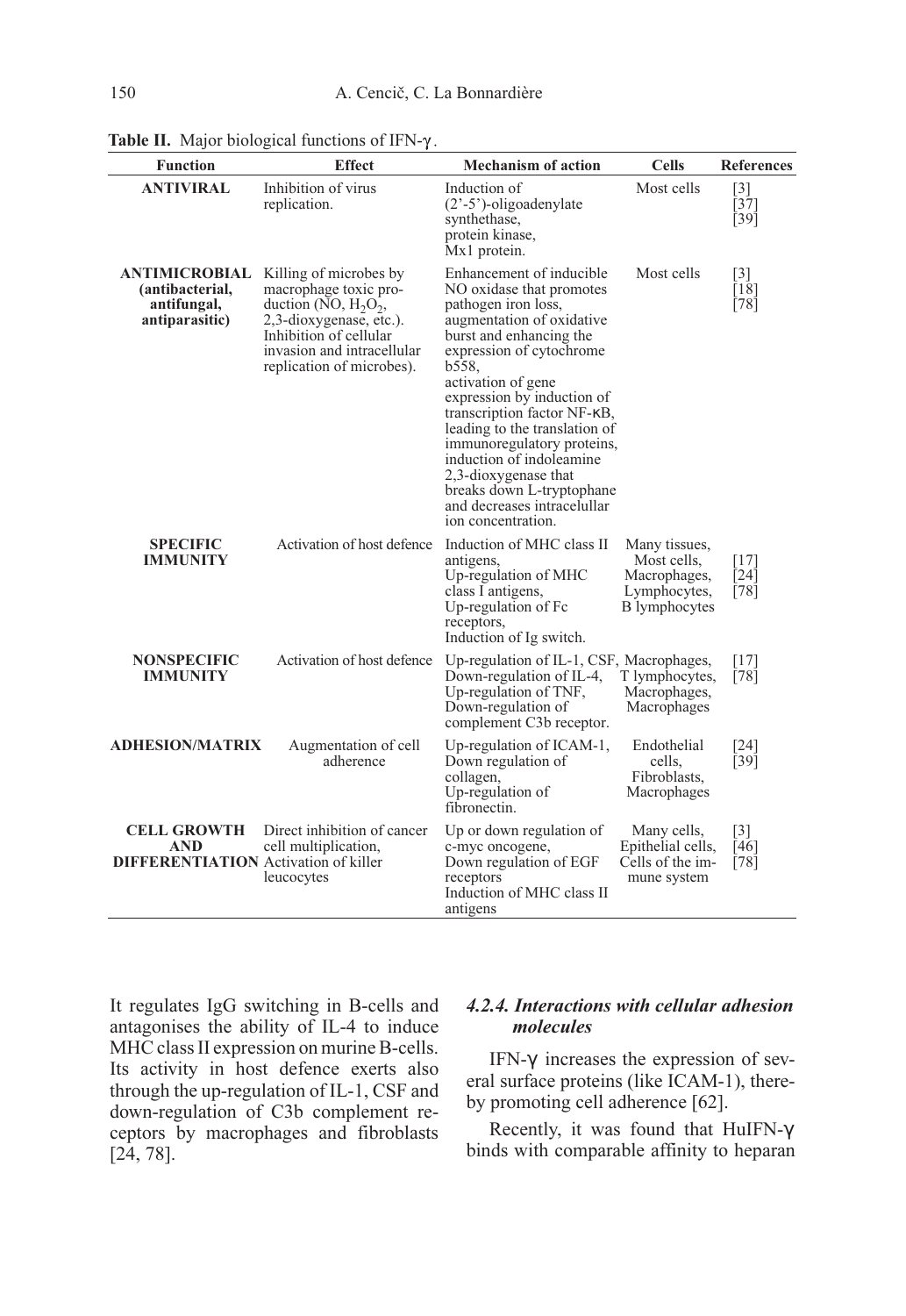sulphate and heparin – via sulphated groups of their carbohydrate side chains – present in the cellular matrix [55]. It was found that basement membranes play an important role in cytokine activity [54]. Binding of IFN-γ to glycosaminoglycans (heparin and heparan sulphate) occurs through a specific cluster of very basic amino acid residues (between positions 125 and 131) from the C-terminus of the IFN-γ molecule with a very high affinity ( $K_d = 10^{-9}$  M) [53, 56]. This binding is not based on a simple electrostatic interaction and appears to be specific, since IFN-γ does not bind to other types of polyanionic glycosaminoglycans, like dermatan or chondroitin sulphate. Binding of IFN-γ to heparan sulphate and heparin is of important biological relevance as a local source of soluble IFN via heparan sulphate in a basement membrane. A complex of heparan sulphate/IFN-γ is fully active, indicating that the C-terminus is not directly involved in the interaction with cellular receptors, a result that is contradictory to the results published by Axelrod et al. and Szente and Johnson [2, 71]. Heparan sulphate and heparin prevent C-terminus proteolysis of the IFN-γ molecule, therefore preserving its bioactivity by directed proteolysis [20, 53]. However, there are some publications showing that heparin and heparan sulphate inhibit anti-parasitic and anti-proliferative activity of IFN-γ and diminish IFN-γ induction of MHC class II antigens, favouring a blocking effect of heparin on IFN-γ binding to its cellular receptor [13, 14].

## 4.2.5. Effect on cell growth and differentiation

In addition, this multipotent cytokine exerts various other functions related to cell growth and differentiation, and has an antitumour activity in humans and animals.

IFN-γ is suppressive for early hematopoietic progenitor cell development when acting as a single agent, but when it is present with other cytokines (IL-3, stem cell factor, etc.) it may enhance progenitor cell development [78]. Experiments on IFN-γ knock-out mice demonstrate that IFN-γ has an important inhibitory role in T cell proliferation [15]. The relationship between NK-activity and IFN-γ is even more complex. It was demonstrated that IFN-γ treated target cells became less sensitive to NK-cytotoxicity due to enhanced expression of MHC class I molecules [24]. Inversely, tumour cells that expressed more MHC class I molecules became more susceptible to cytolytic activity of NK cells [17, 24, 39, 78]. Recently, it has been shown that IFN-γ , developmentally induced in pigs and humans, may have important functions in reproduction [45, 49, 63]. IFN-γ functionally participates in diverse, somehow controversial pathways, such as precursor cell development and inhibition, clonal activation and tolerance, induction, cellular apoptosis and enhanced survival, cellular differentiation, tumour rejection or metastasis, proinflammatory and antiinflammatory states. Its role in promoting or inhibiting the maturation/differentiation of each of the immune effector cell populations highlights the importance of this protein in the immune response and multitude of cellular, hormonal and other networks.

## 5. POSSIBLE ROLE(S) OF PORCINE EMBRYONIC IFN-

IFN- $\gamma$  was found in the uterus in the first trimester of pregnancy in humans, another mammalian species known to express developmentally induced IFN-γ . It is expressed simultaneously with IFN-γ R by the trophoblast, strongly suggesting an autocrine activity [63]. In the pig, there is no autocrine activity predicted, since trophoblast do not possess any receptors for both IFNs at the time of IFN- $\gamma$  and  $\delta$  expression [12]. The possible role(s) of embryonic IFN-γ found in the pig and in humans is at present only speculative [43].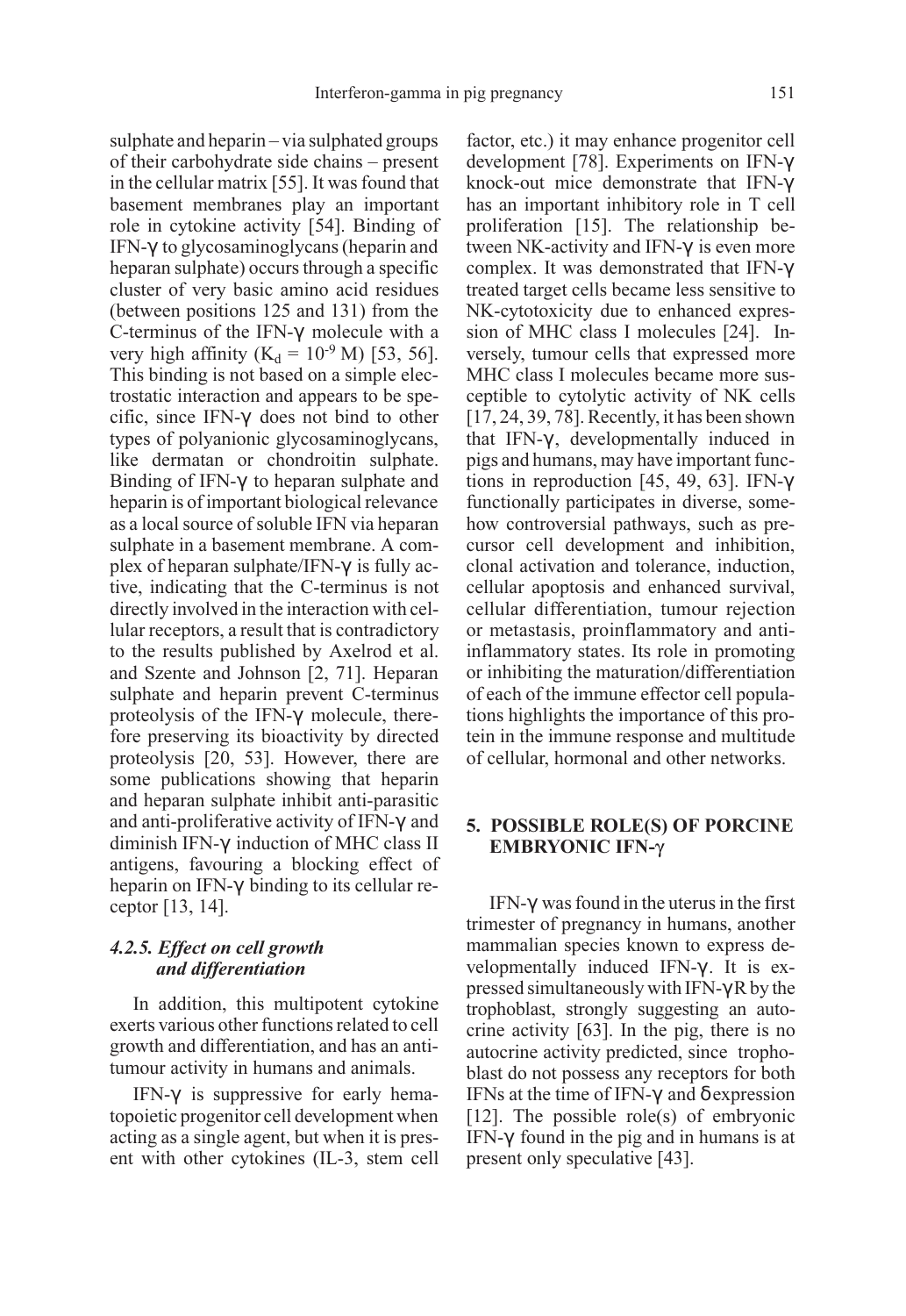#### 5.1. Autocrine/paracrine activity

The first question to answer was whether foetal trophoblast or maternal endometrial tissue is the main target of IFN-γ action. In the pig, there is evidence that at the time of implantation (between day 12–16 of gestation) the trophoblast is extremely sensitive to viral infection [12]. Further results indicate that IFN-γ does not induce antiviral resistance or (2'-5') oligoadenylate synthetase activity in the trophoblast, therefore no autocrine function can be established. On the contrary, maternal tissue shows various degrees of susceptibility to the antiviral activity of trophoblastic IFN. IFN-γ has been shown to be considerably more antiviral on primary glandular epithelial cells, while IFN-δ is more effective on primary stromal fibroblasts [12]. Since antiviral resistance can be established in endometrial cell lines, its paracrine activity was considered. The uterine epithelium was considered the most probable, and perhaps the only target of trophoblastic IFN-γ , as well as IFN-δ (since not even trace amounts of IFN-γ could be detected in the uterine vein) [12, 52].

Recently, experiments indicating that PoIFNγ R appear around day 16 of gestation suggest a possible, delayed autocrine effect of trophoblastic IFN-γ [11].

## 5.2. Antiviral activity

Although there is no direct antiviral effect of embryonic IFN-γ on the trophoblast in the pig and since no antiviral state could be established by the Vesicular Stomatitis virus (VSV) and Transmissible Gastroenteritis virus (TGEV) in the trophoblastic vesicles, its protective role against viral infections should be considered, since IFN-γ anti-viral action could be established in the uterine epithelium [12, 43]. In humans, it cannot be excluded that trophoblastic IFN-γ may promote the protection of the conceptus from microorganisms which are transplanted

across the placental barrier (rubella virus, cytomegalovirus, poliovirus), having deleterious effects [63]. Such IFN-γ may substitute embryonic IFN-γ , produced by a few T lymphocytes in the human foetus, causing its unusual susceptibility to intracellular pathogens and virus infections [17].

## 5.3. Hormone-like activity

Published data demonstrate that, unlike in ruminants, porcine trIFN-γ does not contribute to the maintenance of corpus luteum (CL) functions (the so called "antiluteolytic effect") known for IFN-τ in ruminants [52].

Oestrogens appear to be the main or only effectors of maternal recognition of pregnancy in pigs, although it remains possible that IFNs could synergise with oestrogens, released by the conceptus between days 15–18, towards the extension of the CL lifespan [27]. Treatment with oestrogens between days 11 and 15 after oestrus, maintains the luteal lifespan in nonpregnant sows for up to 300 days. The fact that infusion of total conceptus secretory proteins in the uterus of cyclic sows did not prolong luteal lifespan, supports the above statement [43].

## 5.4. Immunoregulation

In view of the major role of "adult" leucocytic IFN-γ as an immunomodulator and antiproliferative/cytotoxic agent, the question arises whether embryonic IFN-γ could exert such functions in the uterine sphere, acting locally to an amplified extent (because of the large concentrations found between days 12 and 20 of pregnancy, which is the time of its secretion). The hypothesis that the function of the embryonic PoIFN-γ might be immunoregulatory, was put forward by Engelhardt and her colleagues, after observations that the number of uterine lymphocytes decrease in the luminal epithelium and increase in the endometrial stroma at sites of conceptus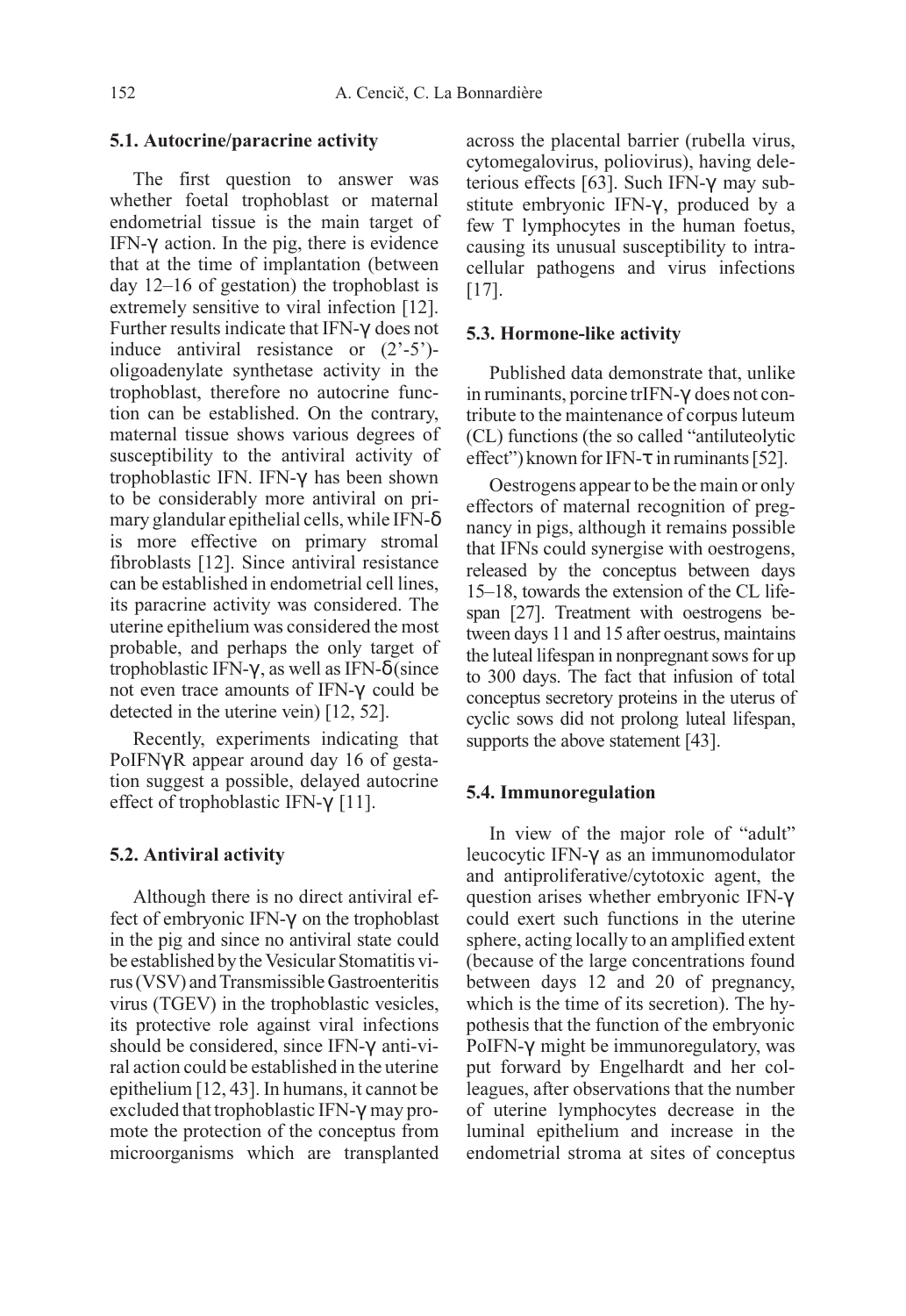attachment, and that dispersed endometrial cells exhibit a pregnancy-specific increase in NK-lytic activity. They postulated that the trophoblast may contribute to this event through secreted IFN-γ , if it could cross the maternal endometrium [23].

It has been demonstrated that in humans and mice the preimplantation trophoblast does not express classical transplantation antigens. It has been established that the syncytiotrophoblast is resistant to IFN-γ mediated induction of MHC class I molecule expression [34]. The role of IFN-γ and IFNγ R expressed during implantation and in early stages of gestation may be to enhance protection of the conceptus. A key element for a successful foetal allograft is the degree of MHC class I antigen expression by trophoblast cells. In humans, there are non-classical MHC class I molecules that may protect non-villous trophoblast from lysis by maternal decidual NK cells. IFN-γ could have a role in the enhanced protection against NK cytolytic activity, since it was shown that it up-regulates the MHC class I antigens in murine and human trophoblast cell lines [63].

In the pig, β-2 microglobulin was expressed at the apex of the trophectoderm between days 6–12, suggesting that MHC class I antigens are expressed. However, the finding that the pig preimplantation trophoblast has no functional IFN-γ receptors, rules out the modulation of trophoblast MHC antigens by IFN- $\gamma$  [12]. It is possible that trophoblastic IFN- $γ$  in pigs serve as an activator of cells with NK activity in the endometrial mucosa [23], if it could reach the endometrial stroma.

## 5.5. Possible role in conceptus implantation

Very few data can be found, defining a possible role of IFN-γ during conceptus implantation. There is evidence that exogeneously added recombinant IFN-γ arrests

human embryo development in vitro [35]. In addition, IFN-γ was found to retard mouse foetal growth or to induce abortion in vivo. Others indicate that IFN-γ inhibits trophoblast outgrowth and causes inhibition of plasma membrane mobility in mouse embryo cells [33, 64].

More likely, IFN-γ could be a helper substance for other factors (that is integrins, heparan sulphate proteoglycans, etc.) necessary for implantation. In several experimental models, it was shown that IFN-γ increases the endometrial epithelial barrier permeability of the basolateral surface and inhibits the proliferation of human endometrial cells [73, 75]. IFN-γ expressed and secreted by T cells and lymphoid aggregates induces the human leukocyte antigen DR (HLA-DR) adjacent to the endometrial epithelium, which supports a role of IFN-γ in the induction of lympho- epithelial interactions [74].

Therefore, in humans, IFN-γ may be involved in regulating epithelial growth and interactions between the epithelium and lymphatic tissues [31, 72, 74]. In mice, knock-out experiments showed that IFN-γ is not required for normal embryonic development or the generation of a specific immune response [38]. These findings confirmed previous results showing that no IFN (type I or type II) can be detected during early pregnancy in mice [44].

In the pig, the environment into which trIFNs are secreted limits their action mainly to the maternal endometrium, since it has been shown that there is no autocrine effect on the trophoblast at the time of trophoblast implantation, and no trIFN-γ has been found in uterine veins [12, 52]. As in pigs there is no trophoblast invasion of the maternal endometrium, an antiproliferative or cytotoxic effect of trIFN- $\gamma$  or IFN- $\delta$  is rather unlikely.

On the contrary, based on the known depolarising effect of IFN-γ on the human intestinal cell line [75] and because the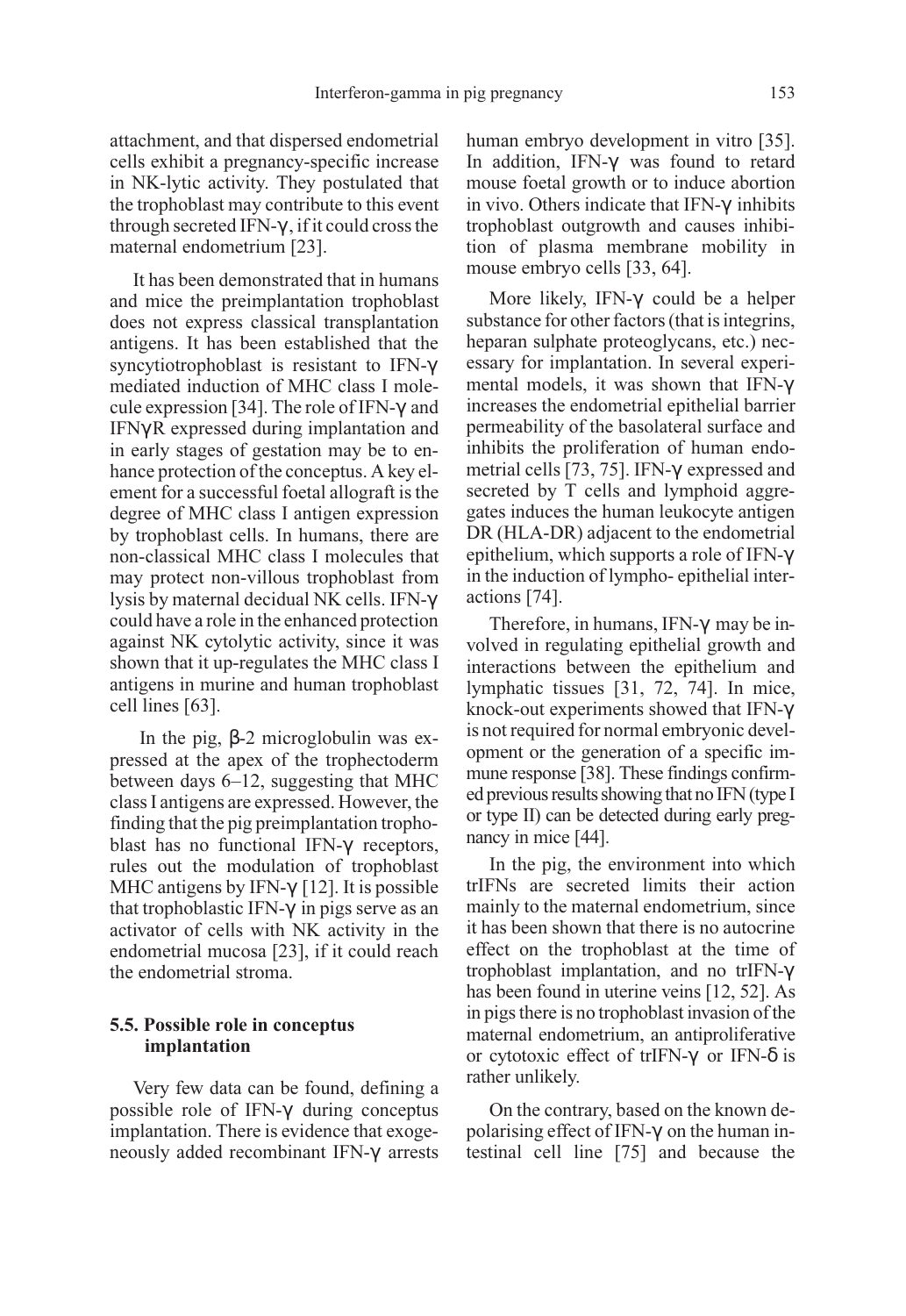maternal endometrial tissue moderately responds to IFN-γ , as shown by antiviral activity on primary glandular endometrial cells it is possible that either trIFN-γ or IFN-δ, or both, contribute to a remodelling of the endometrial epithelium, affecting its polarity and receptivity to the trophoblast, thus favouring trophoblast attachment [12].

## 6. CONCLUSION

Embryonic interferons, found to be secreted in early pregnancy by the trophoblast in several ungulate species, have considerably enlarged our view of interferon induction and functions: they are not produced in response to pathogens or antigens, but their induction is developmentally programmed. Physiological induction in embryonic tissue has enriched the type I IFN gene family with two new members: IFN-τ found in sheep and cattle, and IFN-δ identified in pigs. Based on the hormone-like function of ovine IFN-τ on maternal recognition of pregnancy (MRP), trIFNs may exert other functions than that of anti-infectious agents.

The porcine trophoblast is so far the only tissue that simultaneously secretes type I (delta) and type II (gamma) IFN, the latter being produced in substantial amounts. As shown in this review, the physiological role of these IFN in Suidae most probably differs from that found in ruminants, since it has been shown that conceptus – derived oestrogens are the main effectors of MRP, and because it has been experimentally shown that TrIFNs per se do not affect progesterone levels in cyclic gilts (and hence do not mimic MRP).

Focusing on porcine trophoblastic IFN-γ , there is no doubt that it will be difficult to delineate its main function in pregnancy. We favour two main possibilities, that are not exclusive. Firstly, due to the known biological roles of leucocytic IFN-γ , trIFN-γ could mainly act as an antiinfectious agent, providing a healthy environment for implanting embryos. Since trIFN-γ has no autocrine effect, its protective activity would be established either by a direct effect on the endometrial epithelium, or by enhancing the immune reactivity of uterine lymphoid cells. In the latter case, one has to assume that IFN-γ does cross the tight uterine epithelial barrier. This possibility could be explored by the study of MHC class II antigen induction in uterine stroma. Secondly, trIFN-γ could remain confined to the uterine lumen and be a direct effector of uterine epithelial depolarisation via the apical side of the luminal epithelium, leading to partial or profound remodelling (depolarisation or other effects) of this maternal tissue, a condition necessary for conceptus implantation.

Further investigations, especially the analysis of different markers in pregnant pig uteri, and studies in uterine cell culture models, are hoped to provide a better understanding of the trophoblastic IFNs effects in early pregnancy.

# **REFERENCES**

- [1] Arakawa T., Hsu Y.R., Chang D., Stebbing N., Altrock B., Structure and activity of glycosylated human interferon-γ , J. Interferon Res. 6 (1986) 687-695.
- [2] Axelrod A., Gibbs V.C., Goeddel D.V., The Interferon-γ receptor extracellular domain, J. Biol. Chem. 22 (1994) 15533-15539.
- [3] Baron S., Tyring S.K., Fleischmann R.W. Jr., Coppenhaver D.H., Niesel D.W., Klimpel G.R., Stanton J., Hughes T.K., The interferons, mechanisms of action and clinical applications, J. Am. Med. Assoc. 266 (1991) 1375-1383.
- [4] Bazer F.W., Johnson H.M., Type I conceptus interferons: maternal recognition of pregnancy signals and potential therapeutic agents, Am. J. Reprod. Immunol. 26 (1991) 19-22.
- [5] Bjorkman N., Dantzer V., Leiser R., Comparative placentation in laboratory animals – a review, Scand. J. Lab. Anim. Sci. 16 (1989) 129-158.
- [6] Bowen J.A., Bazer F.W., Burghardt R.C., Spatial and temporal analyses of integrin and muc-1 expression in porcine uterine epithelium and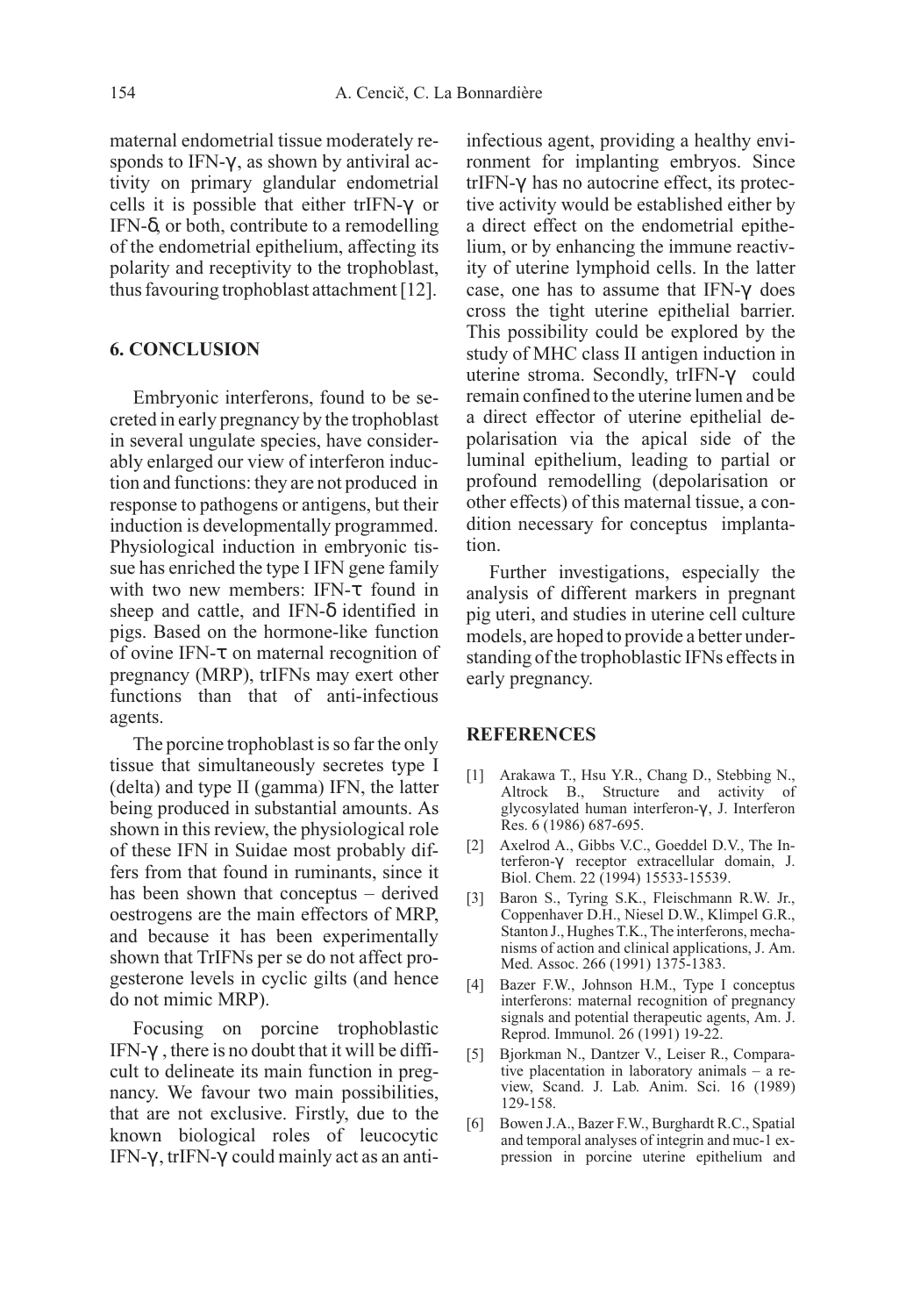trophoectodern in vivo, Biol. Reprod. 55 (1996) 1098-1106.

- [7] Burghardt R.C., Bowen J.A., Newton G.R., Bazer F.W., Extracellular matrix and the implantation cascade in pigs, J. Reprod. Fert. Suppl. 52 (1997) 151-164.
- [8] Cencič A., Biochemical and functional study of an embryonic interferon-gamma secreted by the porcine trophoblast, Thèse de Doctorat en Sciences, Université Paris-Sud, 5 décembre 2000.
- [9] Cencič A., Lefèvre F., Koren S., La Bonnardière C., Tetracycline-controlled expression of glycosylated porcine interferon-γ in mammalian cells, Anim. Biotechnol. 10 (1999) 63-79.
- [10] Cross J.C., Roberts R.M., Porcine conceptuses secrete an interferon during the preattachment period of early pregnancy, Biol. Reprod. 40 (1989) 1109-1118.
- [11] D'Andrea S., La Bonnardière C., Cloning of the porcine interferon-γ receptor and its foetoendometrial expression in early pregnancy, Mol. Reprod. Dev. 51 (1998) 225-234.
- [12] D'Andrea S., Chousterman S., Fléchon J.E., La Bonnardière C., Paracrine activities of porcine trophoblastic interferons, J. Reprod. Fertil. 102 (1994) 185-194.
- [13] Daeubener W., Nockemann S., Gutsche M., Hadding U., Heparin inhibits the antiparasitic and immune modulatory effects of human recombinant interferon-γ , Eur. J. Immunol. 25 (1995) 688-692.
- [14] Daeubener W., Gutsche, M., Nockemann S., Mackenzie C., Seghrouchni S., Hadding U., Protamine enhances the activity of human recombinant interferon-γ , J. Interferon Cytokine Res. 16 (1996) 531-536.
- [15] Dalton D.K., Pitts-Meck S., Keshan S., Figari I.S., Bradley A., Stewart T.A, Multiple defects of immune cell function in mice with disrupted interferon-gamma genes, Science 259 (1993) 1739-1742.
- [16] Dantzer V., Electron microscopy of the initial stages of placentation in the pig, Anat. Embryol. 172 (1985) 281-293.
- [17] De Maeyer E., De Maeyer-Guignard J., Interferons and other regulatory cytokines, John Wiley & sons, New York, 1988.
- [18] Degre M., Interferons and other cytokines in bacterial infections, J. Interferon Cytokine Res. 16 (1996) 417-426.
- [19] Dijkmans R., Vandenbroeck K., Beuken E., Billiau A., Sequence of the porcine interferongamma (IFN-gamma) gene, Nucleic Acids Res. 18 (1990) 4259.
- [20] Dobeli H., Gentz R., Jucker W., Garotta G., Hartmann D.W., Hochuli E., Role of the carboxy-terminal sequence on the biological activity of human immune interferon (IFN-γ ), J. Biotechnol. 7 (1988) 199-216.
- [21] Dorner F., Scriba M., Weil R., Interferon: Evidence for its glycoprotein nature, Proc. Natl. Acad. Sci. USA 70 (1973) 1981-1985.
- [22] Ealick S.E., Cook W.J., Kumar S.V., Carson M., Nagabhushan T.L., Trotta P.P., Bugg C.E., Three-dimensional structure of recombinant human interferon-γ , Science 252 (1991) 689-701.
- [23] Engelhardt H., Croy B.A., King G.J., Role of uterine immune cells in early pregnancy in pigs, J. Reprod. Fert. Suppl. 52 (1997) 115-131.
- [24] Farrar M.A., Schreiber R.D., The molecular cell biology of interferon-γ and its receptor, Annu. Rev. Immunol. 11 (1993) 571-611.
- [25] Geisert R.D., Yelich J.V., Regulation of conceptus development and attachment in pigs, J. Reprod. Fert. Suppl. 52 (1997) 133-149.
- [26] Geisert R.D., Renegar R.H., Thatcher W.W., Roberts R.M., Bazer F.W., Establishment of pregnancy in the pig. I. Interrelationships between preimplantation development of the pig blastocyst and uterine endometrial secretions, Biol. Reprod. 27 (1982) 925-939.
- [27] Geisert R.D., Zavy M., Wettemann R.P., Biggers B.G., Length of pseudopregnancy and pattern of uterine protein release as influenced by time and duration of oestrogen administration in the pig, J. Reprod. Fert. 79 (1987) 163-172.
- [28] Geisert R.D., Zavy M.T., Moffatt R.J., Blair R.M., Yellin T., Embryonic steroids and the establishment of pregnancy, J. Reprod. Fert. Suppl. 40 (1990) 293-305.
- [29] Goodbourn S., Didcock L., Randall R.E., Interferons: cell signalling, immune modulation, antiviral responses and virus countermeasures, J. Gen. Virol. 81 (2000) 383-390.
- [30] Gray P.W., Leung D.W., Pennica D., Yelverton E., Najarian R., Simonsen C.C., Derynck R., Sherwood P.J., Wallace D.M., Berger S.L., Levinson A.D., Goeddel D.V., Expression of human immune interferon cDNA in E. coli and monkey cells, Nature 295 (1982) 503-508.
- [31] Guidice L.C., Growth factors and growth modulators in human uterine endometrium: their potential relevance to reproductive medicine, Fertil. Steril. 61 (1994) 1-17.
- [32] Guillomot M., Fléchon J.E., Leroy F., Blastocyst development and implantation, in: Thibault C., Levasseur M.C., Hunter R.H.F. (Eds.) Reproduction in mammals and man, Ellipses, Paris, 2001.
- [33] Haimovici F., Hill J.A., Anderson D.J., The effects of soluble products of activated lymphocytes and macrophages on blastocyst implantation events in vitro, Biol. Reprod. 44 (1991) 69-75.
- [34] Hampton J., McLaughlin P.J., Johnson P.M., Low-affinity receptors for tumour necrosis factor-α, interferon-γ and granulocyte-macrophage colony-stimulating factor are expressed on human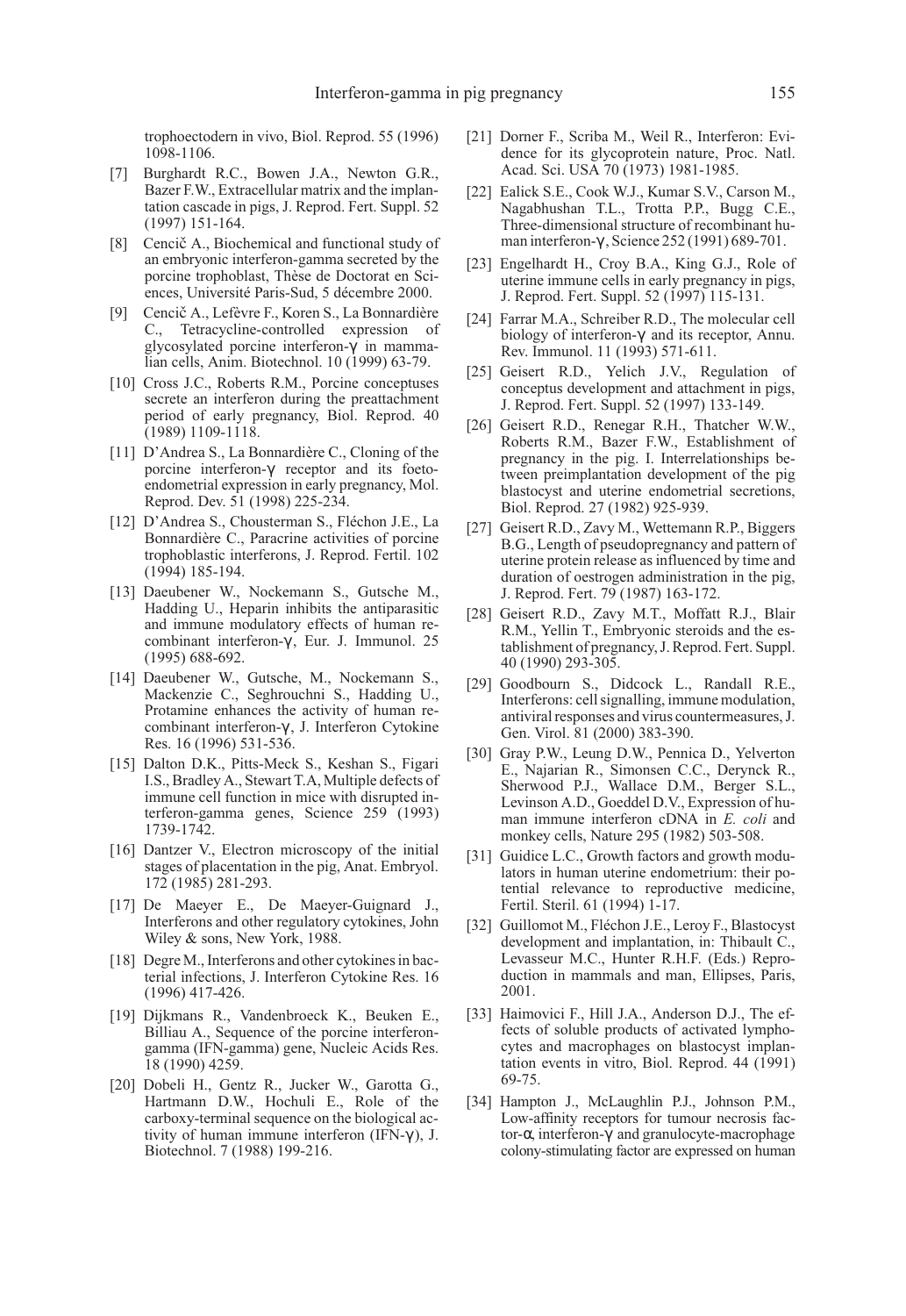placental syncytiotrophoblast, Immunology 79 (1993) 485-490.

- [35] Hill J.A., Haimovici F., Anderson D.J., Products of activated lymphocytes and macrophages inhibit mouse embryo development in vitro, J. Immunol. 139 (1987) 2250-2254.
- [36] Hooker A., James D., The glycosylation heterogeneity of recombinant human IFN-γ , J. Interferon Cytokine Res. 18 (1998) 287-295.
- [37] Horisberger M.A., Virus-specific effects of recombinant porcine interferon-γ and the induction of Mx proteins in pig cells, J. Interferon Cytokine Res. 12 (1992) 439-444.
- [38] Huang S., Hendriks W., Althage A., Hemmi S., Bluethmann H., Kamijo R., Vilcek J., Zinkernagel R.M., Aguet M., Immune response in mice that lack the interferon-γ receptor, Science 259 (1993) 1742-1745.
- [39] Lizermans J.N.M., Marquet R.L., Interferongamma: a Review, Immunobiology 179 (1989) 456-473.
- [40] Imakawa K., Anthony R.V., Kazemi M., Marotti K.R., Polites H.G., Roberts R.M., Interferonlike sequence of ovine trophoblast protein secreted by embryonic trophectoderm, Nature 330 (1987) 377-379.
- [41] James D.C, Goldman M.H., Hoare M., Jenkins N., Oliver R.W.A., Green B.N., Freedman R.B., Post-translational processing of recombinant human interferon-γ in animal expression systems, Protein Sci. 5 (1996) 331-340.
- [42] Karpov A.V., Ivanenko V.K., Kishko I.G., Spivak N.I., Dumanski V.D., The isolation and purification of porcine IFN-γ , Vopr. Virusol. 38 (1993) 78-81.
- [43] La Bonnardière C., Nature and possible functions of interferons secreted by the pre-implantation pig blastocyst, J. Reprod. Fert. Suppl. 48 (1993) 157-170.
- [44] La Bonnardière C., No detection of interferon-γ activity during early pregnancy in the mouse, Am. J. Reprod. Immun. 30 (1993) 26-31.
- [45] La Bonnardière C., Martinat-Botte F., Terqui M., Lefèvre F., Zouari K., Martal J., Bazer F.W., Production of two species of interferon by Large White and Meishan pig conceptuses during the peri-attachment period, J. Reprod. Fertil. 91 (1991) 469-478.
- [46] La Bonnardière C., Lefèvre F., Charley B., Interferon response in pigs: molecular and biological aspects, Vet. Immunol. Immunopathol. 43 (1994) 29-36.
- [47] Laloraya M., Fluidity of the phospholipid bilayer of the endometrium at the time of implantation of the blastocyst – a spin label study, Biochem. Biophys. Res. Commun. 167 (1990) 561-567.
- [48] Lefèvre F., Boulay V., A novel and atypical type one interferon gene expressed by trophoblast during early pregnancy, J. Biol. Chem. 268 (1993) 19760-19768.
- [49] Lefèvre F., Martinat-Botte F., Guillomot M., Zouari K., Charley B., La Bonnardière C., Interferon-gamma gene and protein are spontaneously expressed by the porcine trophoectoderm early in gestation, Eur. J. Immunol. 20 (1990) 2485-2490.
- [50] Lefèvre F., Boulay V., La Bonnardière C., IFN-ψ: a new type one embryonic IFN expressed during early pregnancy, J. Interferon Res. 12 (1992) (Suppl.1) S186.
- [51] Lefèvre F., Guillomot M., D'Andrea S., Battegay S., La Bonnardière C., Interferon-delta: The first member of a novel type I interferon family, Biochimie 80 (1998) 779-788.
- [52] Lefèvre F., Martinat-Botte F., Locatelli A., Niu P.D., Terqui M., La Bonnardière C., Intrauterine infusion of high doses of pig trophoblast interferons has no antiluteolytic effect in cyclic gilts, Biol. Reprod. 58 (1998). 1026-1031.
- [53] Lortat-Jacob H., Grimaud J.A., Interferon gamma C-terminal function: new working hypothesis, Cell. Molec. Biol. 37 (1991) 253-260.
- [54] Lortat-Jacob H., Grimaud J.A., La matrice extracellulaire: du tissu de soutien à la regulation des cytokines, Pathol. Biol. 42 (1994) 612-620.
- [55] Lortat-Jacob H., Kleinman H.K., Grimaud J.A., High-affinity binding of interferon-γ to a basement membrane complex (matrigel), J. Clin. Invest. 87 (1991) 878-883.
- [56] Lortat-Jacob H., Turnbull J.E., Grimaud J.A., Molecular organization of the interferon-γ binding domain in heparan sulphate, Biochem. J. 310 (1995) 497-505.
- [57] Mattson B.A., Overstrom E.W., Albertini D.F., Transitions in trophectoderm cellular shape and cytoskeletal organization in the elongating pig blastocyst, Biol. Reprod. 42 (1990) 195-205.
- [58] Mullins D.E., Bazer F.W., Roberts R.M., Secretion of a progesterone-induced inhibitor of plasminogen-activatorbytheporcineuterus,Cell 20 (1980) 865-872.
- [59] Niu P.D., Lefèvre F., La Bonnardière C., Atypical spI interferon binds on porcine cells to a major component of type I interferon receptor, J. Interferon Cytokine Res. 15 (1995) 769-775.
- [60] Niu P.D., Lefèvre F., Mege D., La Bonnardière C., Atypical porcine type I interferon. Biochemical and biological characterization of the recombinant protein expressed in insect cells, Eur. J. Biochem. 230 (1995) 200-206.
- [61] Oezoernek M.H., Bielfeld P., Kruesel J.S., Cupisti S., Jeyendran R.S., Koldovsky U., Interferon-γ production by the human preimplantation embryo, Am. J. Reprod. Immunol. 37 (1997) 435-437.
- [62] Ozaki H., Ishii K., Houriuchi H., Arai H., Kawamoto T., Okawa K., Iwamatsu A., Kita T., Cutting edge: Combined treatment of TNF- $\alpha$ and IFN-γ causes redistribution of junctional adhesion molecule in human endothelial cells, J. Immunol. 163 (1999) 553-557.